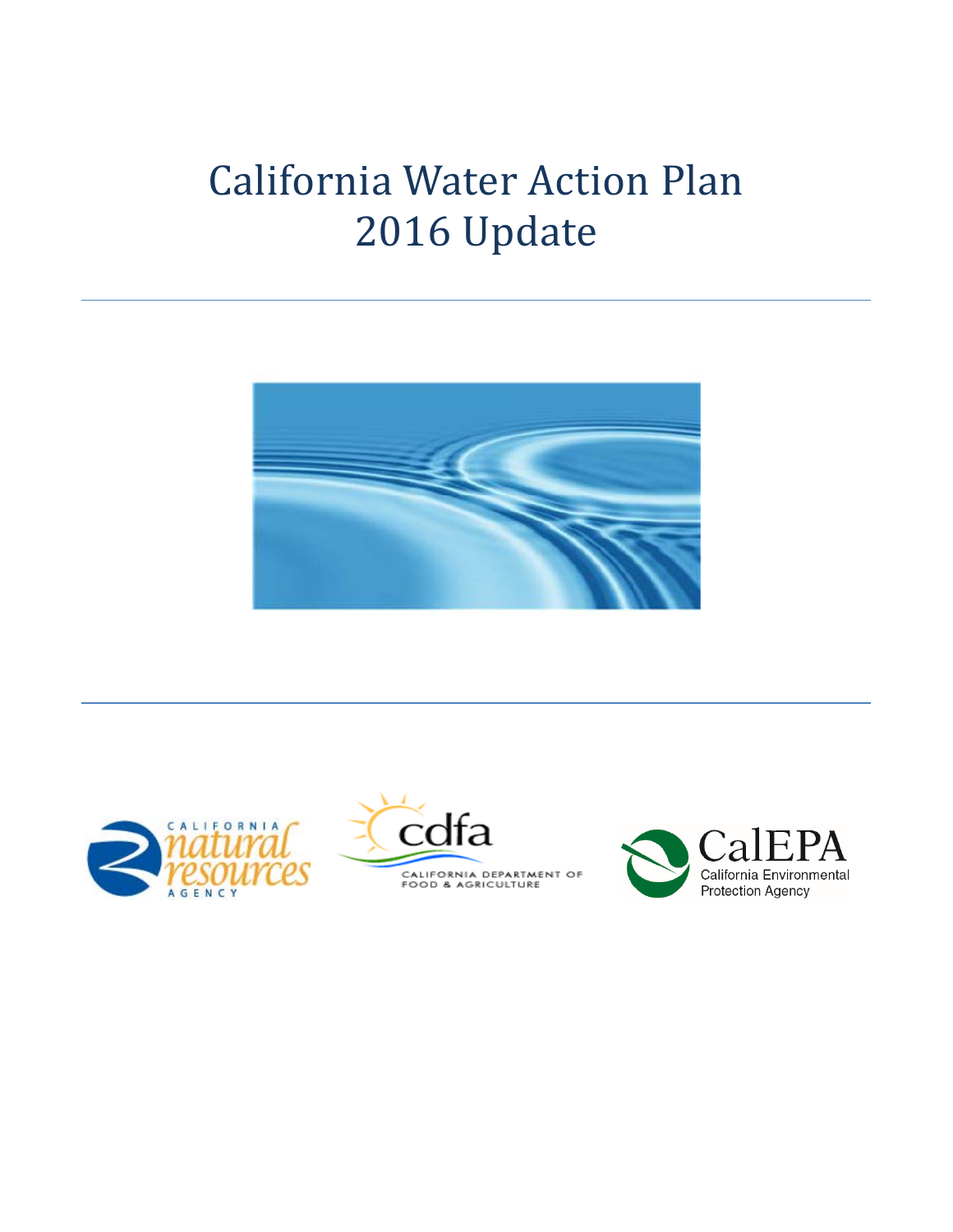

Among all our uncertainties, weather is one of the most basic. We can't control it. We can only live with it, and now we have to live with a very serious drought of uncertain duration.

Right now, it is imperative that we do everything possible to mitigate the effects of the drought. I have convened an Interagency Drought Task Force and declared a State of Emergency. We need everyone in every part of the state to conserve water. We need regulators to rebalance water rules and enable voluntary transfers of water and we must prepare for forest fires. As the State Water Action Plan lays out, water recycling, expanded storage and serious groundwater management must all be part of the mix. So too must be investments in safe drinking water, particularly in disadvantaged communities. We also need wetlands and watershed restoration and further progress on the Bay Delta Conservation Plan.

It is a tall order.

But it is what we must do to get through this drought and prepare for the next.

Edmund G. Brown Jr. State of the State Speech, January 22, 2014

We are finally grappling with the long-term sustainability of our water supply through the recently passed Proposition 1 and our California Water Action Plan.

Edmund G. Brown Jr. Inaugural Address, January 5, 2015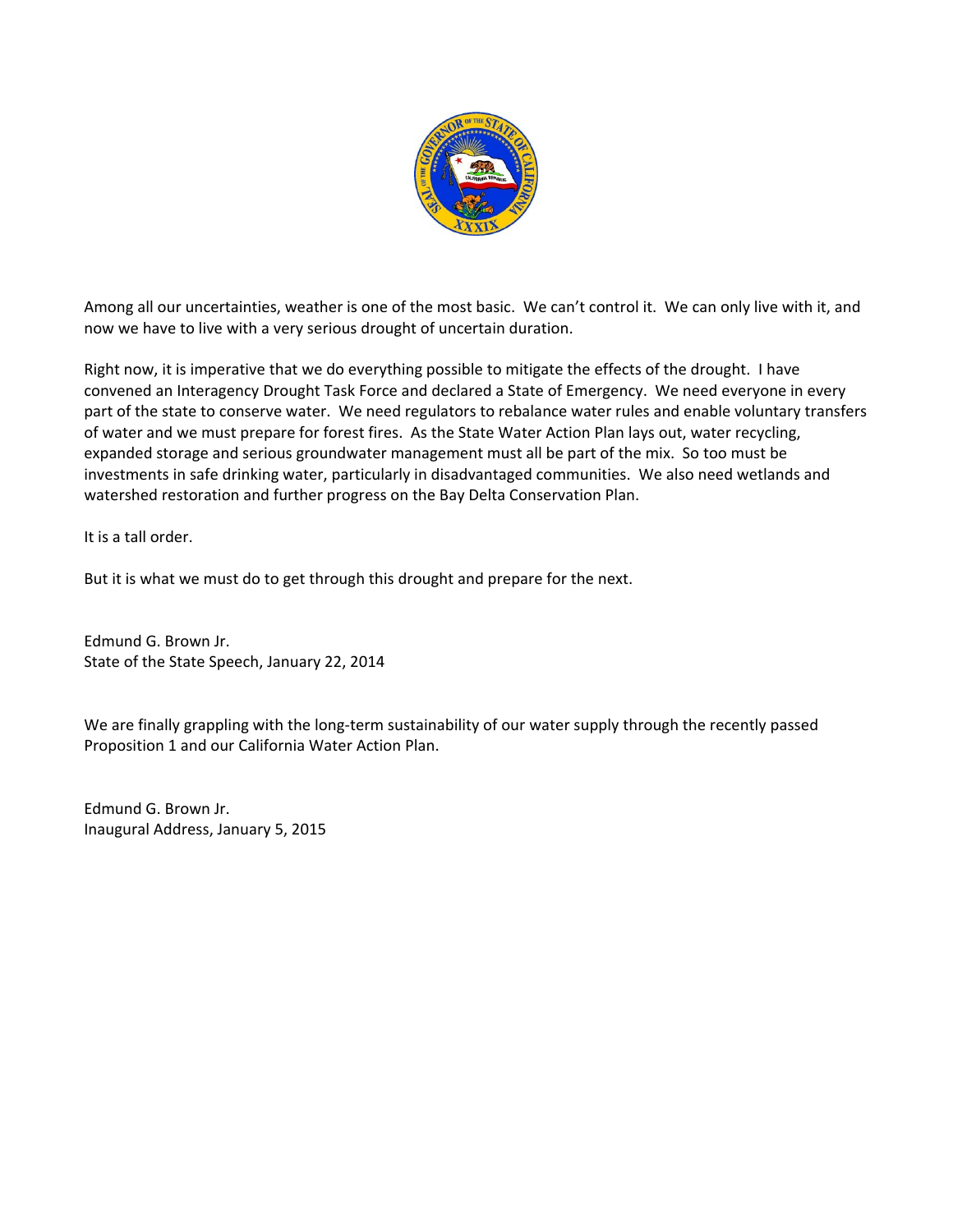# **Contents**

| <b>Introduction</b>                                                                                       | $\mathbf{1}$   |  |
|-----------------------------------------------------------------------------------------------------------|----------------|--|
| Challenges for Managing California's Water Resources                                                      | $\mathbf{1}$   |  |
| Goals: Reliability, Restoration and Resilience                                                            | 4              |  |
| Working Together and Continued Collaboration is Essential                                                 | 4              |  |
| <b>Actions</b>                                                                                            | $\overline{4}$ |  |
| Make Conservation a California Way of Life                                                                | 5              |  |
| Increase Regional Self-Reliance and Integrated Water Management<br><b>Across All Levels of Government</b> | 6              |  |
| Achieve the Co-Equal Goals for the Delta                                                                  | 8              |  |
| Protect and Restore Important Ecosystems                                                                  | 10             |  |
| Manage and Prepare for Dry Periods                                                                        | 14             |  |
| Expand Water Storage Capacity and Improve Groundwater Management                                          | 15             |  |
| Provide Safe Water for All Communities                                                                    | 17             |  |
| <b>Increase Flood Protection</b>                                                                          | 18             |  |
| Increase Operational and Regulatory Efficiency                                                            | 19             |  |
| Identify Sustainable and Integrated Financing Opportunities                                               | 21             |  |
| <b>Conclusion</b>                                                                                         | 22             |  |
| Implementation                                                                                            | 22             |  |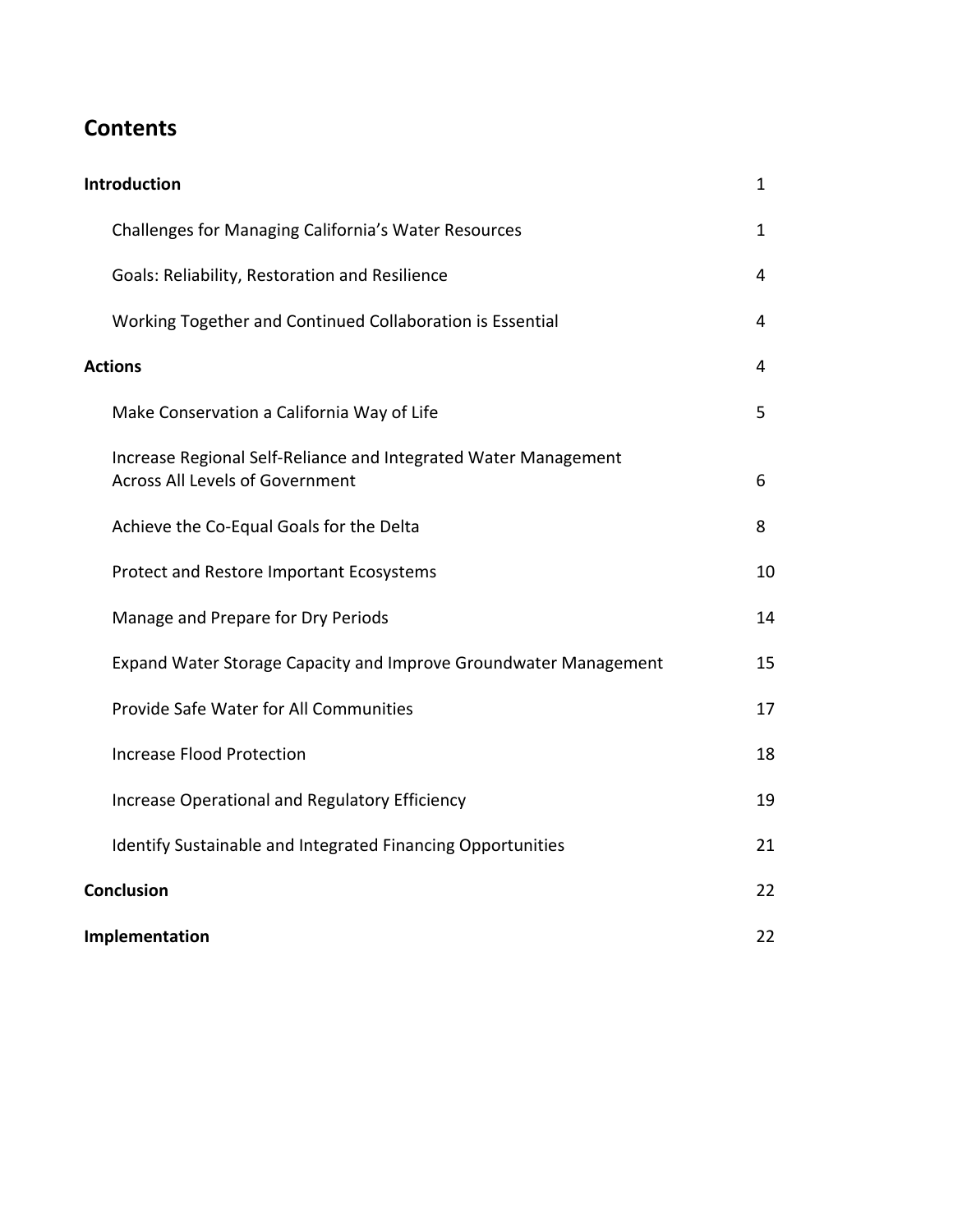# <span id="page-3-0"></span>California Water Action Plan: Actions for Reliability, Restoration and Resilience

# **Introduction**

California is currently experiencing one of the worst droughts in memory. The 2016 water year is off to a good start, but with four consecutive dry years and the record low snowpack of 2015, drought conditions may continue for a fifth straight year.

Flooding in the midst of drought is likely, given strong El Niño conditions in the Pacific Ocean. Nothing focuses Californians' attention on our water resources like the extremes of flood and drought.

There is broad agreement that the state's water management system is currently unable to satisfactorily meet both ecological and human needs, too exposed to wet and dry climate cycles and natural disasters, and inadequate to handle the additional pressures of future population growth and climate change. Solutions are complex and expensive, and they require the cooperation and sustained commitment of all Californians working together. To be sustainable, solutions must strike a balance between the need to provide for public health and safety (*e.g.*, safe drinking water, clean rivers and beaches, flood protection), protect the environment, and support a stable California economy. This action plan lays out our challenges, our goals and decisive actions needed now to put California's water resources on a safer, more sustainable path. While this plan commits the state to moving forward, it also serves to recognize that state government cannot do this alone. Collaboration between federal, state, local and tribal governments, in coordination with our partners in a wide range of industry, government and nongovernmental organizations is not only important—it is essential. The input and contributions received from all of these partners throughout the drafting of this action plan have resulted in a comprehensive and inclusive plan.

This is the 2016 update to the Water Action Plan. The Brown Administration has used this Water Action Plan as the roadmap to put California on a path to sustainable water management. It provided the foundation for Proposition 1, the 2014 water bond, and the administration's legislative agenda. Voters overwhelmingly approved Proposition 1 in November 2014, and the \$7.545 billion is being applied to many of the goals articulated in this action plan. Already, the Legislature has passed several important bills—including historic and hard‐fought groundwater legislation—contemplated in the Water Action Plan. This update contains revisions to keep the plan current.

# *Challenges for Managing California's Water Resources*

Water has always been a scarce resource in California. Most of the precipitation falls on the west-facing slopes of Northern California mountain ranges, yet most of the population and irrigated farmland is located in the drier southern half of the state. Precipitation is highly variable year-to-year, but the long warm summers are always dry. In the mid-20<sup>th</sup> century, state, federal and local agencies vastly expanded the state's system of reservoirs, canals, pumps and pipelines to store water and deliver it to agricultural and urban users in dry areas. Also, in the late 20<sup>th</sup> century, significant investments were made in the state's flood protection system, including levees and bypasses. These changes to the physical infrastructure have resulted in unintended consequences to the natural world. In general, there is broad consensus about our challenges.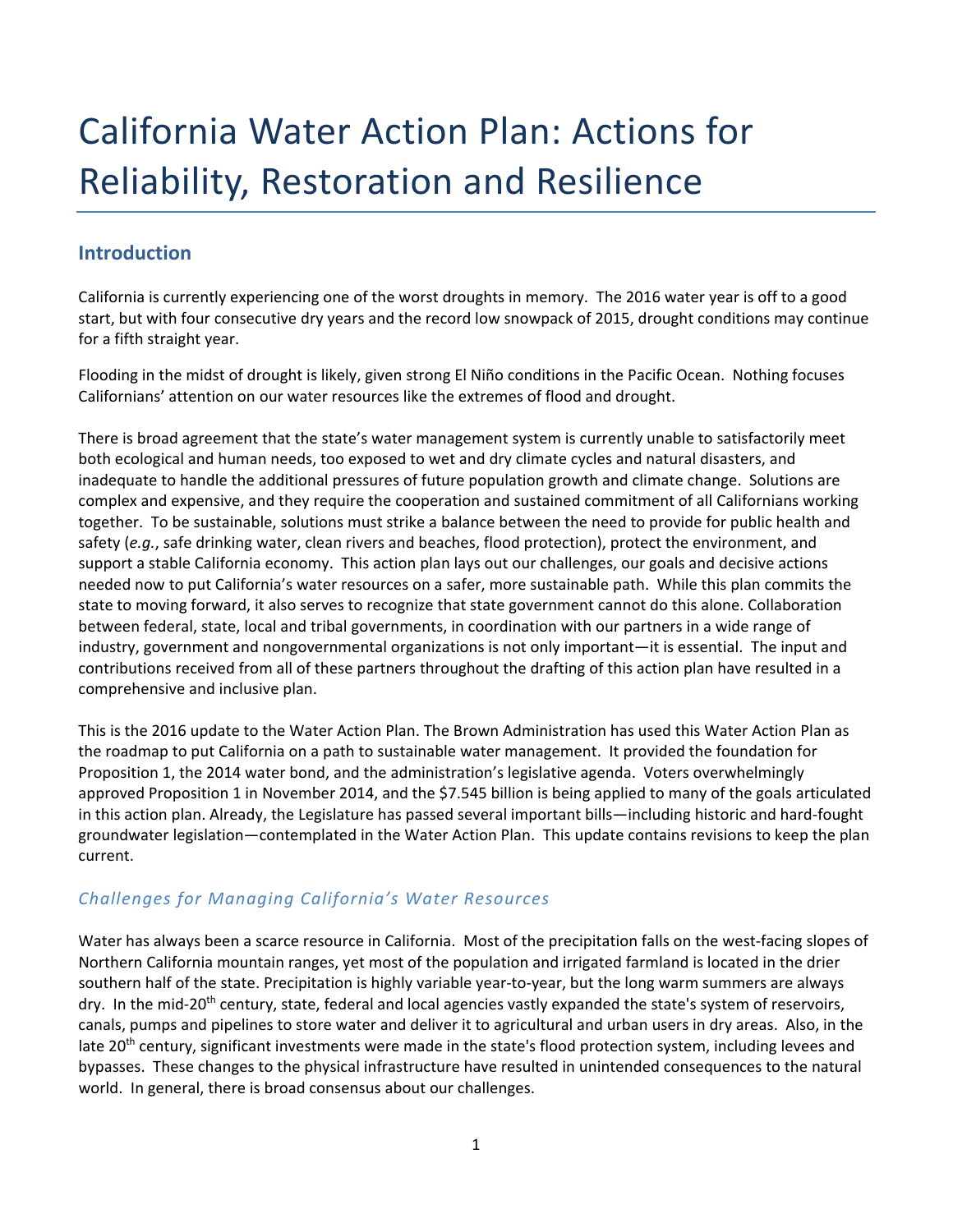*Uncertain water supplies –* Reductions in water from major watersheds like the Colorado River watershed and the Sacramento‐San Joaquin Delta (Delta) watershed—due to hydrologic and declining environmental conditions—have made these water supplies less reliable. Moreover, climate change impacts to these sources and the Cascade and Sierra headwaters will further strain supply reliability throughout the state. These sources are foundational supplies around which communities develop and manage local resources through strategies such as water use efficiency, recycled water, and groundwater recharge. The unreliable nature of these supplies threatens local, regional and statewide economies. **Collectively, the actions in this plan will contribute to more reliable water supplies**.

*Water scarcity/drought –* California's hydrology has always included extended dry periods. Much of California's water system was originally designed to withstand a seven‐year dry period without severe damage to the economy and environment. Today some regions and many communities struggle to maintain adequate water supplies after only a year or two of dry conditions. Climate change makes this situation even more challenging. Less outflow of water coming from the Cascades and Sierras during periods of drought increases seawater intrusion into the Delta. Improving our ability to manage scarce water supplies and over‐stressed groundwater basins and better coordination of major reservoir operations is essential to economic and environmental sustainability. Taking action to address drought is especially urgent for agriculture where crops wither without water, and the world's growing population and food demand create food security concerns. In addition, as the current drought has demonstrated, the state sometimes lacks sufficient data and authority to enforce the water right priority system with the accuracy and efficiency that a drought crisis requires. **This action plan includes both immediate steps as well as actions that will better prepare California for future droughts.**

*Declining groundwater supplies* **–** Groundwater accounts for more than one‐third of the water used by cities and farms – much more in dry years like those recently experienced, when other sources are reduced. Some of California's groundwater basins are sustainably managed, but unfortunately, many are not. Historically, inconsistent and inadequate tools, resources and authorities have made managing groundwater difficult in California and have impeded our ability to address problems such as overdraft, seawater intrusion, land subsidence, and water quality degradation. Pumping more than is recharged lowers groundwater levels – which makes extracting water more expensive and energy intensive. Under certain conditions, excessive groundwater pumping could mobilize toxins that impair water quality and cause irreversible land subsidence which damages infrastructure and diminishes the capacity of aquifers to store water for the future. In September 2014, Governor Brown signed historic legislation to strengthen local management and monitoring of groundwater basins most critical to the state's water needs. The Sustainable Groundwater Management Act (SGMA) empowers local agencies to adopt groundwater management plans that are tailored to the resources and needs of their communities. **The strategies identified in this action plan will move California toward successful implementation of SGMA and more sustainable management of our groundwater resources.**

*Poor water quality –* It is a fact that millions of Californians rely, at least in part, on contaminated groundwater for their drinking water. While most water purveyors blend or treat water to meet public health standards, many disadvantaged communities cannot afford to do so. In addition, domestic wells are drying up in many areas. All Californians have a right to safe, clean, affordable and accessible water adequate for human consumption, cooking and sanitary purposes. Safe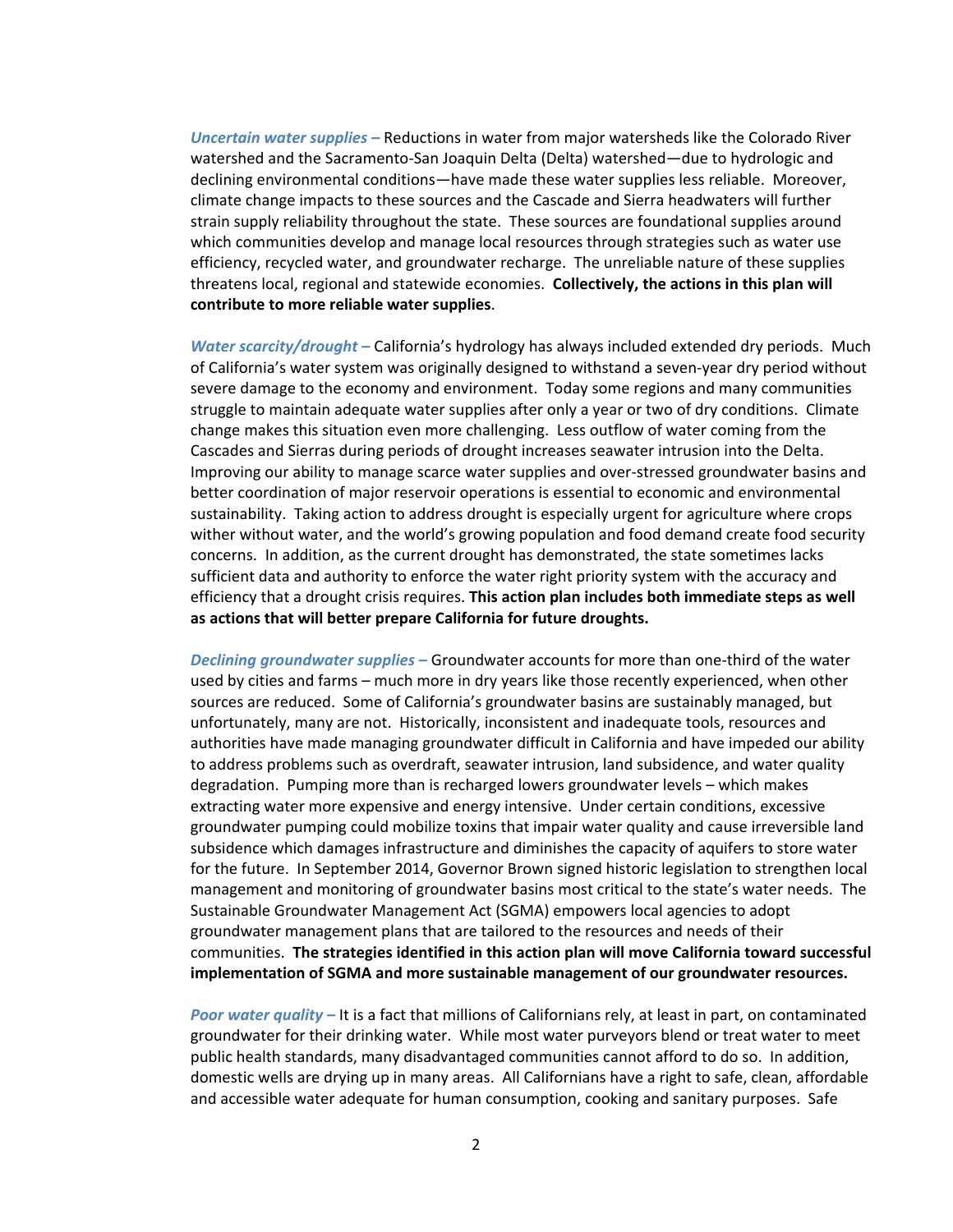water is necessary for public health and community prosperity. **The methods set forth in this action plan will improve the organization of our water quality programs and create new tools to help ensure that every Californian has access to safe water.**

*Declining native fish species and loss of wildlife habitat –* California's once robust native fish populations are at or near historic lows. Federal and state fish agencies now list many species of salmon and other fish as endangered and threatened. These last four years of drought have only made matters worse for the state's most at-risk fish and wildlife. Wildlife habitat is also being lost at a rapid pace. Climate change further threatens the state's natural biodiversity. Many do not understand that our fish and wildlife are part of the complex system that provides and protects California's water resources. Tourism and fishing which provide economic benefits to local communities and to the state are also reliant on healthy ecosystems. Declining species and lost habitat disrupt the cultural, spiritual and ecological practices of California's Native American tribes. Simply put, California's diverse and unique ecosystems are irreplaceable and their loss threatens the sustainability of all of California's communities. **The objectives in this action plan include aggressive ecosystem restoration and other steps that will restore fish populations and benefit wildlife.** 

*Floods –* Over 7 million Californians live in a floodplain. Historically, flooding has occurred in all regions of the state. Our state's capital, Sacramento, has one of the lowest levels of flood protection of any major city in the nation. Climate change will only exacerbate this problem. Climatologists predict that more precipitation will fall as rain rather than snow, snowmelt will occur earlier, and there will be more extreme weather events. **This action plan will serve to coordinate and streamline flood control efforts and result in multi‐benefit flood and stormwater projects, helping to mitigate the significant investments needed to improve flood protection for existing communities and infrastructure.**

*Supply disruptions –* Many parts of California's water system are vulnerable to earthquakes and flooding, particularly the Delta, which serves as the conveyance hub for a substantial percentage of all water supplies in the Bay Area, the San Joaquin Valley, and Southern California. A large earthquake along any of five major faults or a major storm-induced levee failure could render this water supply unreachable or unusable for urban and agricultural needs for months. **The combined benefits of many of the actions in this plan will better prepare us to manage through potential disruptions in the system.**

*Population growth and climate change further increase the severity of these risks –* The state's population is projected to grow from 38 million to 50 million by 2049.<sup>1</sup> The effects of climate change are already being felt and will worsen. The Sierra snowpack is decreasing, reducing natural water storage and altering winter and spring runoff patterns. This is most likely the result of higher temperatures and may also be related to air pollution that deposits fine particulate on the surface of snow, changing its reflectivity and causing it to absorb more heat and melt faster. Higher river and ocean water temperatures will make it harder to maintain adequate habitat for

<sup>1</sup> <http://www.dof.ca.gov/research/demographic/reports/projections/view.php> California's population will cross the 50 million mark in 2049 and grow to nearly 52.7 million by 2060.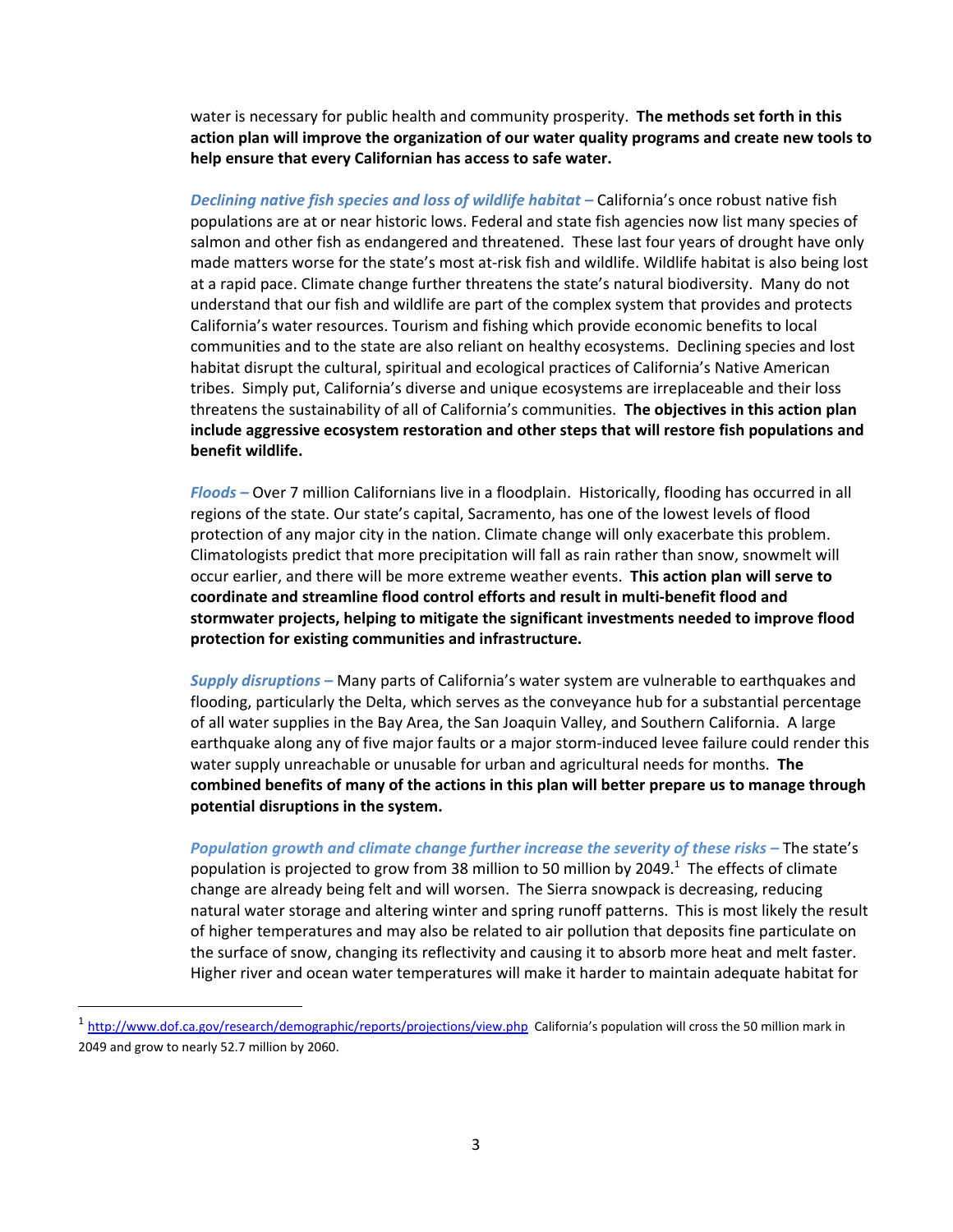<span id="page-6-0"></span>native fish species. Higher ocean temperatures will alter the already changing weather patterns. Sea level rise threatens coastal communities and islands in the Delta. Sea level rise also amplifies the risk that the pumps that supply cities and farms with Delta water will be inundated with seawater in a large earthquake or storms that breach levees. **The strategies identified in this action plan will help manage these risks and sustain the health of our natural systems and our ability to meet our diverse water supply and water quality needs**.

# *Goals: Reliability, Restoration and Resilience*

The California Water Action Plan has been developed to meet three broad objectives: more reliable water supplies, the restoration of important species and habitat, and a more resilient, sustainably managed water resources system (water supply, water quality, flood protection, and environment) that can better withstand inevitable and unforeseen pressures in the coming decades. Over the next five years (*i.e.*, 2014‐2019), the actions discussed below will move California toward more sustainable water management by providing a more reliable water supply for our farms and communities, restoring important wildlife habitat and species, and helping the state's water systems and environment become more resilient.

# *Working Together and Continued Collaboration is Essential*

Despite the many challenges for water management in California, there is good progress to report. There are thousands of important projects that are being planned or implemented by all levels of government as well as by non‐governmental organizations, tribes, farmers, water agencies and others. State, regional and local agencies have increasingly been pursuing a strategy of making regions more self-reliant by reducing water demand and by developing new or underused water resources locally. In the future, most new water will come from a combination of improved conservation and water use efficiency, conjunctive water management (i.e., coordinated management of surface and groundwater), recycled water, drinking water treatment, groundwater remediation, and brackish and seawater desalination. There is increased focus on projects with multiple benefits, such as stormwater capture and floodplain reconnection, that can help simultaneously improve the environment, flood management and water supplies. These diversified regional water portfolios will relieve pressure on foundational supplies and make communities more resilient against drought, flood, population growth and climate change.

This Water Action Plan does not replace these local efforts. It complements and leverages them. Collaboration is essential. Successful implementation of this plan will require increased collaboration between state, federal and local governments, regional agencies, tribal governments, and the public and the private sectors. The Legislature is also a key partner.

Water has shaped California's past, its present, and will help define its future. Water has always been among the state's most contentious issues. California is at its best when people come together in the face of adversity to solve difficult problems. Only by working together can we improve and sustain the state's water future for generations to come.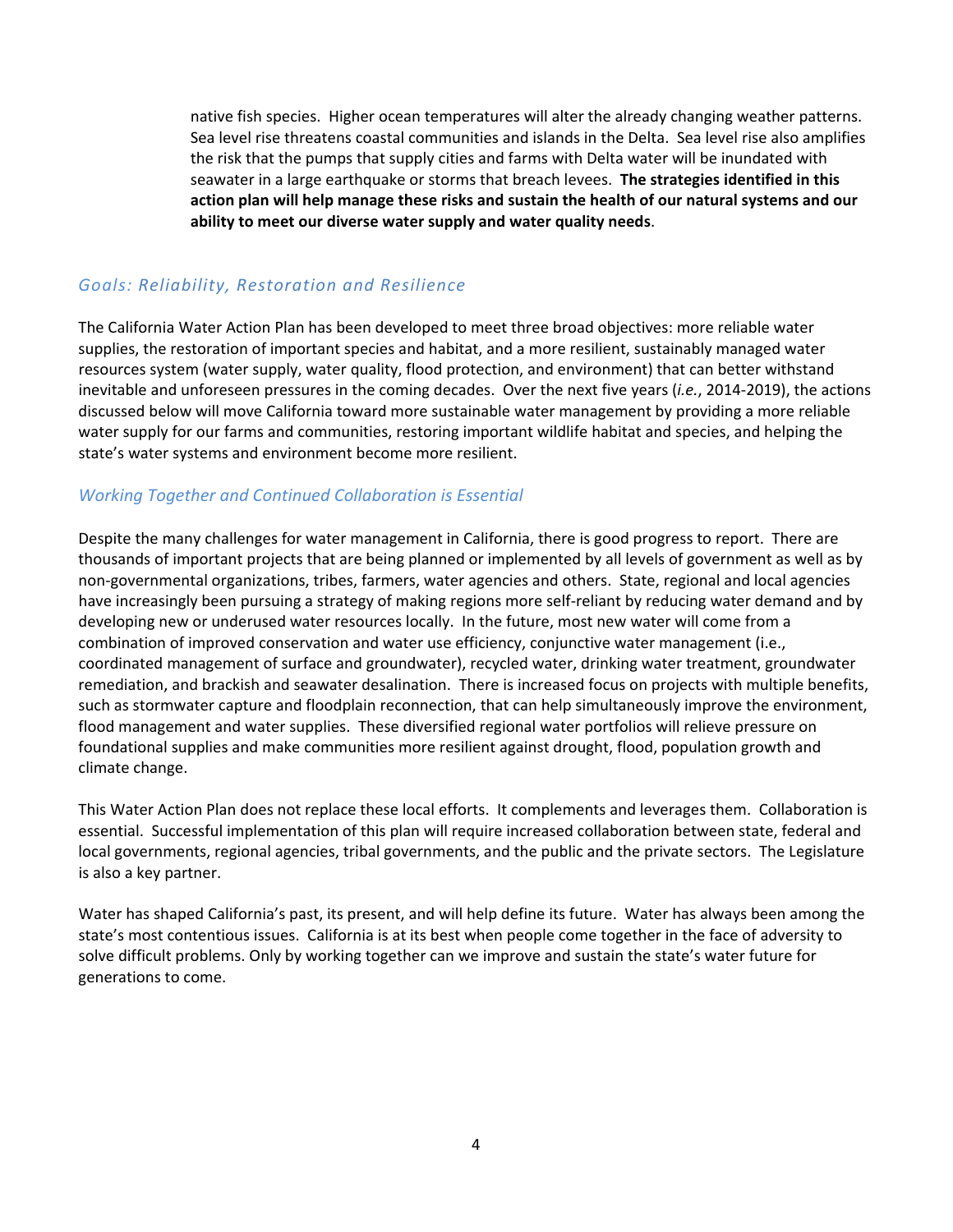# <span id="page-7-0"></span>**Actions**

- 1. Make conservation a California way of life;
- 2. Increase regional self‐reliance and integrated water management across all levels of government;
- 3. Achieve the co-equal goals for the Delta;
- 4. Protect and restore important ecosystems;
- 5. Manage and prepare for dry periods;
- 6. Expand water storage capacity and improve groundwater management;
- 7. Provide safe water for all communities;
- 8. Increase flood protection;
- 9. Increase operational and regulatory efficiency;
- 10. Identify sustainable and integrated financing opportunities.

Together, these actions address the most pressing water issues that California faces while laying the groundwork for a sustainable and resilient future and are critical to moving the state forward now. They reflect an integration of new ideas with the ongoing important work that the state and federal government, local agencies, and others are already engaged in and require coordination and collaboration across levels of government. They will not address all of our challenges. Some of these actions are new proposals. Some are currently being planned and should be completed more rapidly, implemented in a better way, or on a larger scale. Success will require the cooperation of many partners; the state's role is to lead, help others, and remove barriers to action.

# **1. MAKE CONSERVATION A CALIFORNIA WAY OF LIFE**

Conservation must become a way of life for everyone in California. Much has changed in the past half century, and our technology, values and awareness of how we use water have helped to integrate conservation into our daily lives. There is more that can be done and all Californians must embrace this effort. In 2009, the state adopted the Water Conservation Act through the passage of Senate Bill X7 7 requiring that we achieve a 20 percent reduction in urban per capita water use by December 31, 2020, promoting expanded development of sustainable water supplies at the regional level, and requiring agricultural water management plans and efficient water management practices for agricultural water suppliers. Conservation and efficiency are also keys to reducing the energy needed to pump, transport, treat and deliver water – an important action included in the state's Climate Change Scoping Plan for reducing greenhouse gas emissions. On April 1, 2015 for the first time in state history, the Governor directed the State Water Resources Control Board to implement mandatory water reductions in cities and towns across California to reduce water usage statewide by 25 percent. Even after the current drought emergency recedes, we must continue to build on our efforts to conserve water and promote innovative strategies for increased water conservation.

# **Expand Agricultural and Urban Water Conservation and Efficiency to Exceed SBX7 7 Targets**

The administration will expand existing programs to provide technical assistance, shared data and information, and incentives to urban and agricultural local and regional water agencies, as well as local governmental agencies, to promote agricultural and urban water conservation in excess of the amounts envisioned by SBX7 7. We will work collaboratively with stakeholders to identify and remove impediments to achieving statewide conservation targets, recycling and stormwater goals; to evaluate and update targets for additional water use efficiency, such as SBX7-7 (20x2020), and to consider new strategies based on lessons learned from the current drought. California's hydrology is cyclical; we must continue to build upon water conservation efforts to ready the state for future droughts. The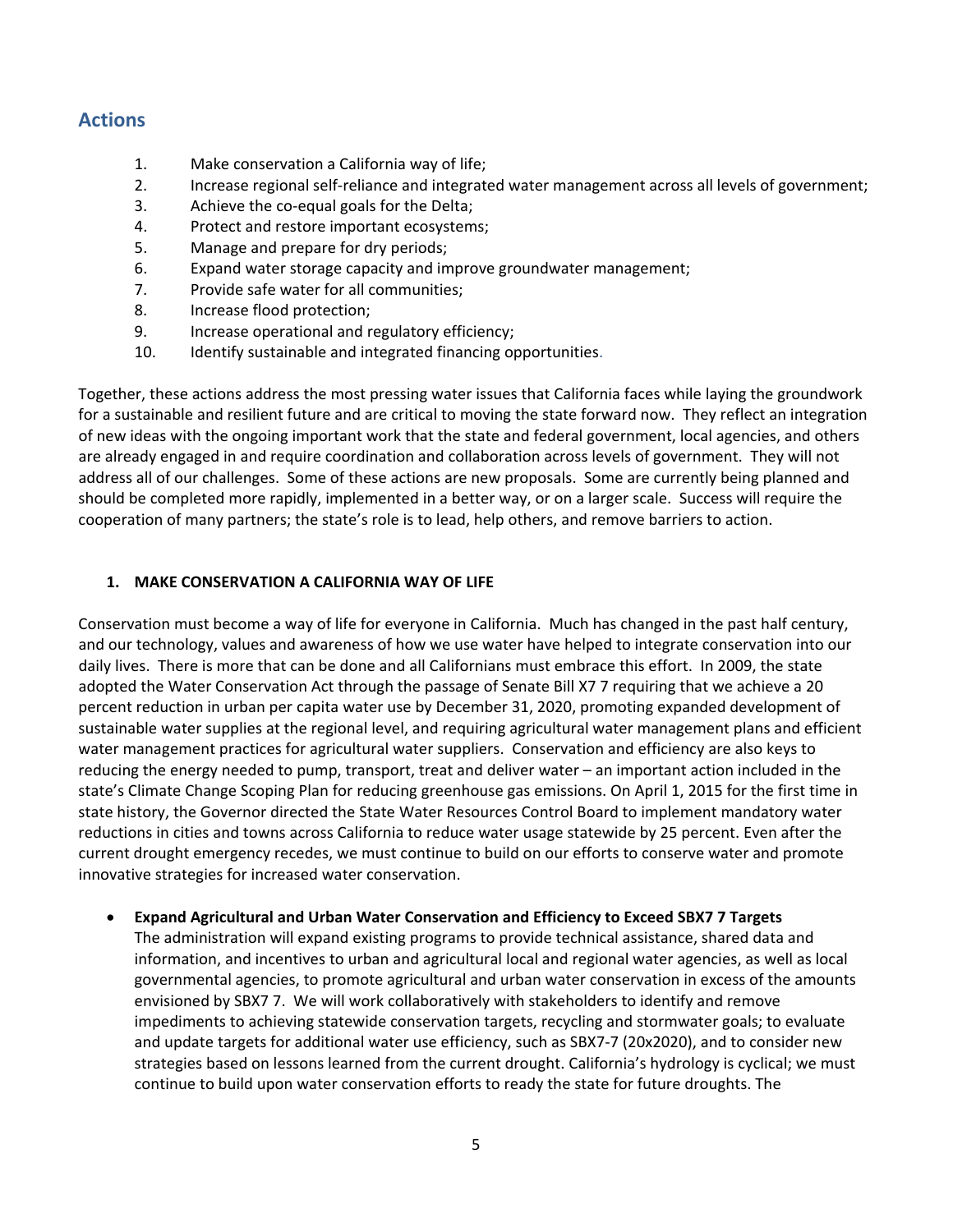<span id="page-8-0"></span>administration will also work with local and regional entities to develop performance measures to evaluate agricultural water management. Through executive order, the Governor directed agricultural water districts that supply water to more than 25,000 acres to include in their required 2015 Agricultural Water Management Plans a detailed drought management plan that describes the actions and measures the supplier will take to manage water demand during drought. Additionally, all agricultural water districts that supply water to 10,000 to 25,000 acres of irrigated lands shall develop Agricultural Water Management Plans and submit the plans to the Department of Water Resources by July 1, 2016.

# **Provide Funding for Conservation and Efficiency**

The administration will work with the Legislature to expand funding for urban and agricultural water use efficiency research, and the development and implementation of efficiency standards through existing and new programs that save water and the energy associated with water use. Conservation programs must include numeric targets and be designed to achieve the state‐developed targets and performance measures.

# **Increase Water Sector Energy Efficiency and Greenhouse Gas Reduction Capacity**

The administration will continue supporting the collection of regional data and development of efficiency standards that save water and energy associated with water use and will provide guidance on conservation rates and sustainable financing that achieve water and energy savings. The administration will also continue to collaborate with water and wastewater agencies and energy utilities to educate consumers on the water‐energy nexus. The administration will work with the Legislature to eliminate barriers to co-funding projects with water and energy benefits and expand and prioritize funding and technical support for water and wastewater agencies that achieve energy efficiency co-benefits and greenhouse gas reductions.

# **Promote Local Urban Conservation Ordinances and Programs**

Local agencies are increasingly conserving water by prohibiting certain types of wasteful water use. Examples include: prohibiting watering hard surfaces such as sidewalks, walkways, driveways or parking areas; prohibiting outdoor watering during and after periods of rain; and not serving water to customers in restaurants unless specifically requested. Local agencies are also pioneering incentive programs, for example, converting lawns to drought tolerant landscapes—and programs to capture rainwater. In July 2015, the California Water Commission adopted a new statewide model water efficient landscape ordinance that will limit lawn in new residential and commercial developments and require efficient irrigation systems. Under the model ordinance, which local governments must meet or exceed, new development will use roughly a third less water on landscaping.

# **2. INCREASE REGIONAL SELF‐RELIANCE AND INTEGRATED WATER MANAGEMENT ACROSS ALL LEVELS OF GOVERNMENT**

While California has vast infrastructure to store and deliver water miles from its origin, the majority of infrastructure management and investment resides at the local and regional levels. Sometimes that management is done by agencies responsible for multiple functions such as flood management, water supply and water quality. Other times, individual agencies handle those functions separately. Over the past decade, the state has provided technical and financial assistance to regions to incentivize inter‐agency/stakeholder cooperation in planning and implementing multi‐objective actions that provide both regional and statewide benefits to water resources management and protection. Called "integrated water management," this approach balances the objectives of improving public safety, fostering environmental stewardship, and supporting economic stability. Developing local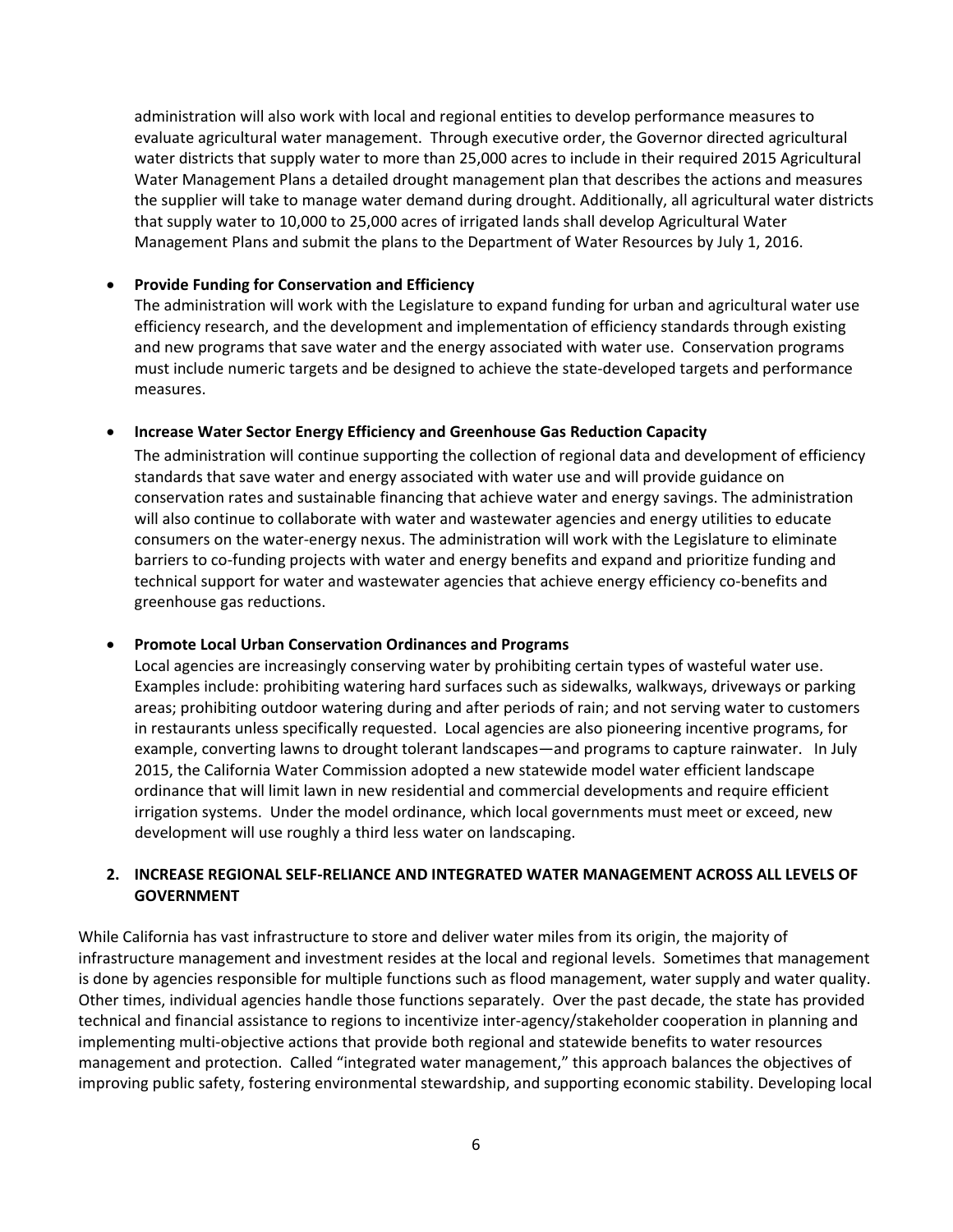supplies can also save energy by reducing the distance that water must be transported. State grants are provided to both incentivize regional integration and leverage local financial investment.

Ensuring water security at the local level includes efforts to conserve and use water more efficiently, to protect or create habitat for local species, to ensure food security, to recycle water for reuse, to capture and treat stormwater for groundwater recharge and reuse, and to remove salts and contaminants from brackish or contaminated water or from seawater. But, mostly it requires integrating disparate or individual government efforts into one combined regional commitment where the sum becomes greater than any single piece.

# **Support and Expand Funding for Integrated Water Management Planning and Projects**

The administration will work with the Legislature to enhance the Integrated Water Management Planning program. Providing funding for regionally‐driven, multi‐benefit projects that prioritize protection of public health is critical. The administration will target funding to local regional projects that increase regional self-reliance and result in integrated, multi-benefit solutions for ensuring sustainable water resources.

# **Improve Land Use and Water Alignment**

The Governor's Office of Planning and Research (OPR) continues to engage local land use authorities, California Native American tribes, water agencies and other stakeholders to develop recommendations to better align land use and water management. OPR will issue and incorporate recommendations as applicable into the general plan guidelines. OPR will give special consideration to improving consistency between local land use plans and decisions and local water management plans, including integrated regional water management plans.

# **Legislation for Local and Regional Self Reliance**

The administration will work with the Legislature to encourage local governments to adopt or amend local ordinances that enhance local and regional water supply reliability and conservation, such as ordinances that establish minimum requirements for infiltration or injection of water into the groundwater table, detection and prevention of utility system leaks, landscaping measures, and indoor/outdoor water use efficiency standards.

#### **Provide Assistance to Disadvantaged Communities**

The administration will provide technical assistance, tools, and allocate dedicated funds for grant administration, project development, and stakeholder collaboration to under‐represented and economically‐disadvantaged communities to promote greater participation and success in regional grant programs.

# **Demonstrate State Leadership**

All state agencies should take a leadership role in designing new and retrofitted state owned and leased facilities to increase water efficiency, use recycled water, and incorporate stormwater runoff capture and low‐impact development strategies. Through executive order, the Governor directed state agencies to implement water use reduction plans for all state facilities. These plans include immediate water conservation actions and a moratorium on new, non‐essential landscaping projects at state facilities and on state highways and roads. The Department of General Services will continue to lead the overall implementation and ensure state agencies are accountable for water savings.

# **Encourage State Focus on Projects with Multiple Benefits**

The administration will direct agencies and departments to evaluate existing programs and propose modifications to incentivize and co-fund multi-benefit projects that promote integrated water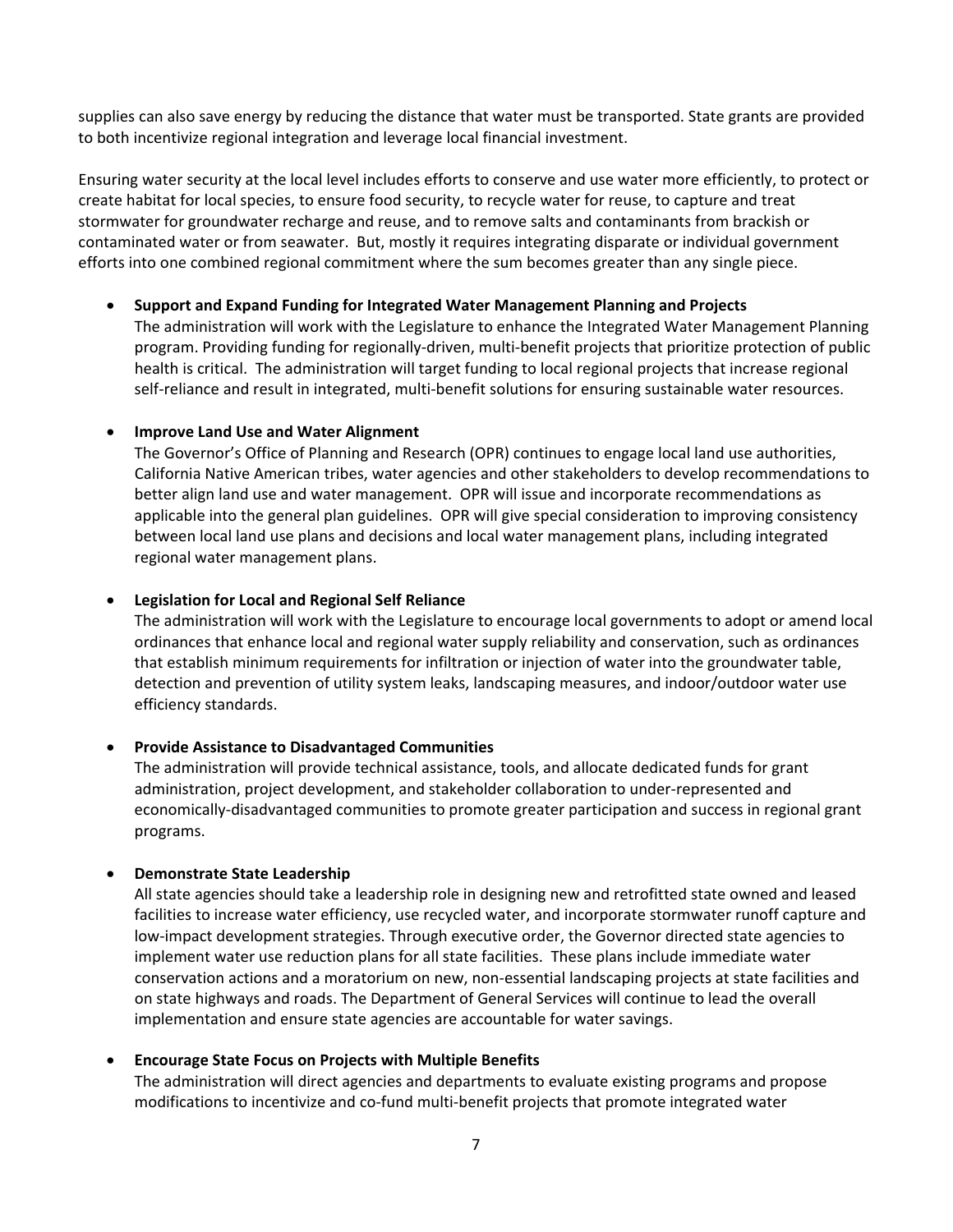<span id="page-10-0"></span>management, such as stormwater permits that emphasize stormwater capture and infiltration, which provide both flood protection and groundwater recharge benefits, and agricultural groundwater recharge projects that emphasize water quality and conjunctive use. The commitment to emphasize multiple benefit projects will be applied to most of the actions in this plan.

# **Increase the Use of Recycled Water**

California needs more high quality water, and recycling is one way of getting there. The state recently adopted uniform water recycling regulations for indirect potable reuse of recycled water for groundwater recharge. The state plans to adopt regulations for surface water augmentation and assess the feasibility of direct potable reuse by the end of 2016. Technical and financial assistance will be provided to recycled water projects that meet these requirements. The state extended hundreds of millions of dollars of lowcost financing for recycled water projects early in 2014 and will continue to provide financial assistance to make projects affordable for local agencies using low‐interest loans and Proposition 1 funds in 2016.

# **Streamline Permitting for Local Water Reuse or Enhancement Projects**

The administration will review and propose measures to streamline permitting for local projects that make better use of local water supplies such as recycling, stormwater capture, and desalination of brackish and ocean water as well as projects that provide multiple benefits, such as enhancing local water supplies while improving wildlife habitat. Through executive order, the Governor in November 2015 directed the State Water Board to streamline the process for temporary permits to capture high flows from storm events to recharge declining aquifers. Statewide standards were adopted for desalination in 2015 along with incentives for enhanced urban watershed projects, and streamlining of recycled water permitting is ongoing.

# **3. ACHIEVE THE CO‐EQUAL GOALS FOR THE DELTA**

The Delta is California's major collection point for water, serving two-thirds of our state's population and providing irrigation water for millions of acres of farmland. The region supports farming, wetland and riparian habitats, as well as numerous fish and wildlife species. In recent years, important fish populations have declined dramatically, leading to historic restrictions on water supply deliveries. Moreover, the current system relies on water flowing through a network of fragile levees from the northern part of the Delta to the pumps in the south, where two out of three fish trapped near the pumps die. These levees were not designed to resist a significant seismic event, the probability of which is greater than 60 percent over the next 50 years. They are also vulnerable to major floods and rising sea levels, all of which puts unacceptable risk on the people who live in the Delta as well as the water supply for 25 million people and 3 million acres of farmland. Plans are underway to address these problems. The issues are contentious and have been for decades. But, the status quo in the Delta is unacceptable and it would be irresponsible to wait for further degradation or a natural disaster before taking action.

The Delta Stewardship Council was created in legislation to achieve the state‐mandated co‐equal goals of providing a more reliable water supply for California and to protect, restore and enhance the Delta ecosystem. Those two goals are to be achieved in a manner that protects and enhances the unique cultural, recreational, natural resource and agricultural values of the Delta as an evolving place. The council recently adopted its Delta Plan and established a high‐level interagency coordinating body to implement a suite of actions designed to achieve the co‐equal goals. The Implementation Committee plays a strong role in moving forward on the actions included in this plan, which build on many of the priorities described in the council's Delta Plan.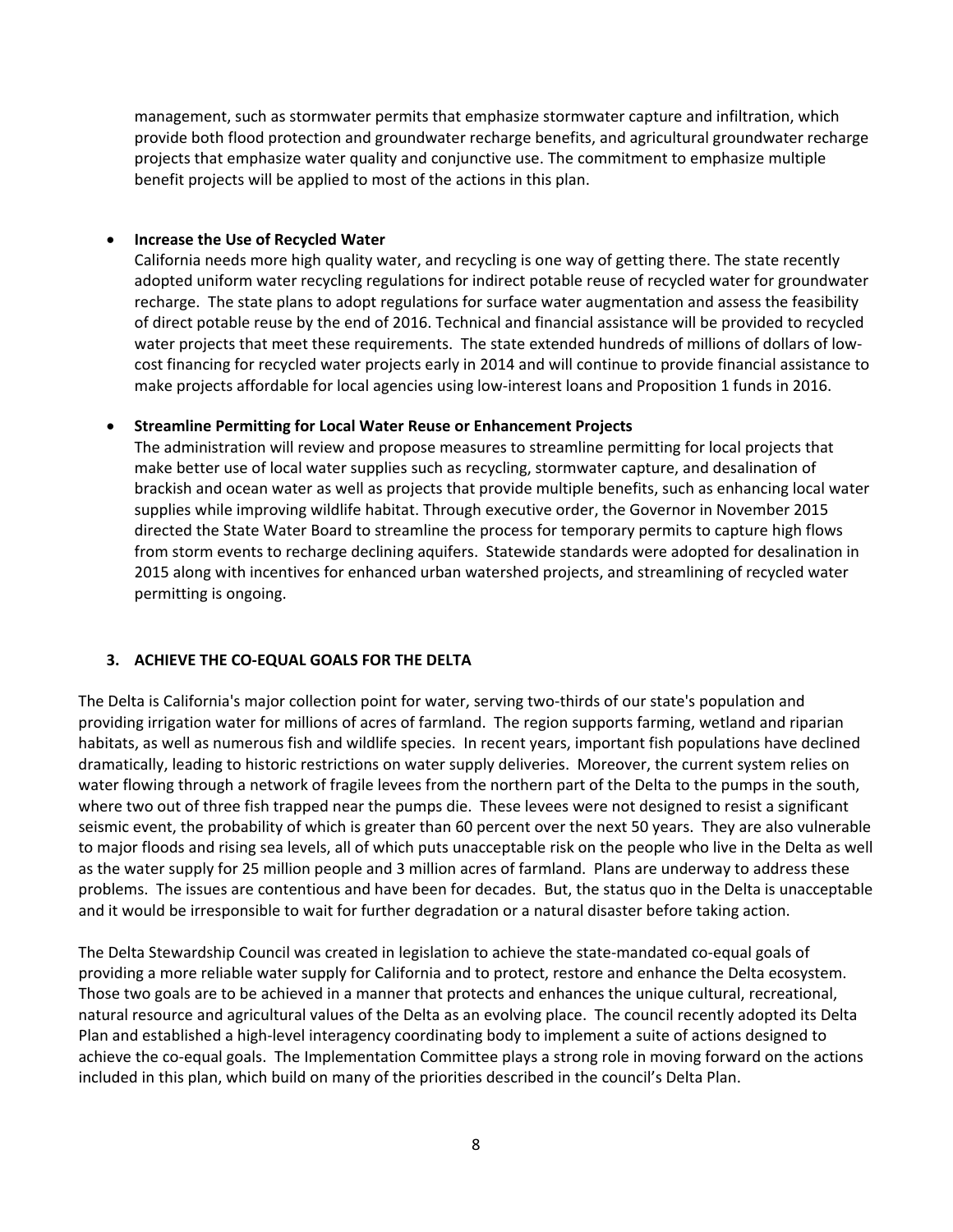# **Begin Implementation of the Delta Plan**

The administration directs all of its relevant agencies to fully participate in the Implementation Committee established by the Delta Stewardship Council and to work with the Delta Science Program, the Interagency Ecological Program, and others to implement the Delta Science Plan to enhance water and natural resource policy and management decisions. The Delta Stewardship Council and the Delta Science Program will serve central roles in coordinating and supporting Delta science, with a primary focus on improving water management and ecosystem restoration efforts and informing adaptive management actions. The Delta Science Program will provide grants and direct assistance to support ongoing and emerging science actions.

 **Develop and Implement Comprehensive Plans to Help Recover Populations of Threatened and Endangered Species in the Delta and Improve Water Supply Reliability for Users of Delta Water** State and federal agencies will complete planning and implement California WaterFix and California EcoRestore to protect fish and wildlife in the Delta and improve the reliable operation of California's two largest water delivery projects.

# **Secure California's Water Supply with New Water Delivery Infrastructure**

State and federal agencies will complete environmental review documents, secure permits for construction and operation from state and federal biological agencies, secure all necessary permits from other state and federal agencies, finalize a financing plan, and complete the design of California WaterFix facilities.

# **Accelerate and Implement Habitat Restoration**

Through California EcoRestore, state agencies and multiple partners will undertake restoration of more than 30,000 acres of critical Delta habitat pursuant to pre‐existing regulatory requirements and separate programs to enhance native species conditions in the Delta. The federal and state water contractors who benefit from the State Water Project and Central Valley Project will pay for most of this restoration. Utilizing landowner partnership agreements, state agencies have identified 15 restoration projects totaling 3,500 acres of managed wetlands; 9,000 acres of new tidal and sub‐tidal habitat; 1,000 acres of aquatic, riparian and upland habitat; and 17,500 acres of enhanced floodplain habitat. Already California EcoRestore has fixed one of the longest running fish stranding problems at Knights Landing, where imperiled winter‐run chinook historically strayed from their upstream migration on the Sacramento River into irrigation canals in the Colusa Basin.

# **Implement Near‐Term Delta Ecosystem Improvement Projects**

Near-term Yolo Bypass fish passage projects include reconstruction of the Wallace Weir, modifications to the existing Fremont Weir Fish Ladder, and modifications to several damaged road crossings. Together with several other efforts, these projects will effectively eliminate adult salmonid stranding in the Colusa Basin and will significantly improve fish passage within the Bypass and across the Fremont Weir. These, as well as longer-term Biological Opinion and flood-risk management projects in the Bypass, will be developed with input from a broad array of public agencies and landowners to ensure maximum public benefit outcomes, avoidance of conflicts, and efficient use of limited public dollars. The Yolo Bypass Partnership – a multi‐objective collaborative effort between local, state, and federal agencies – will aid the accelerated development and implementation of these and other critical projects within the Yolo Bypass, including significant multi‐benefit flood risk reduction projects.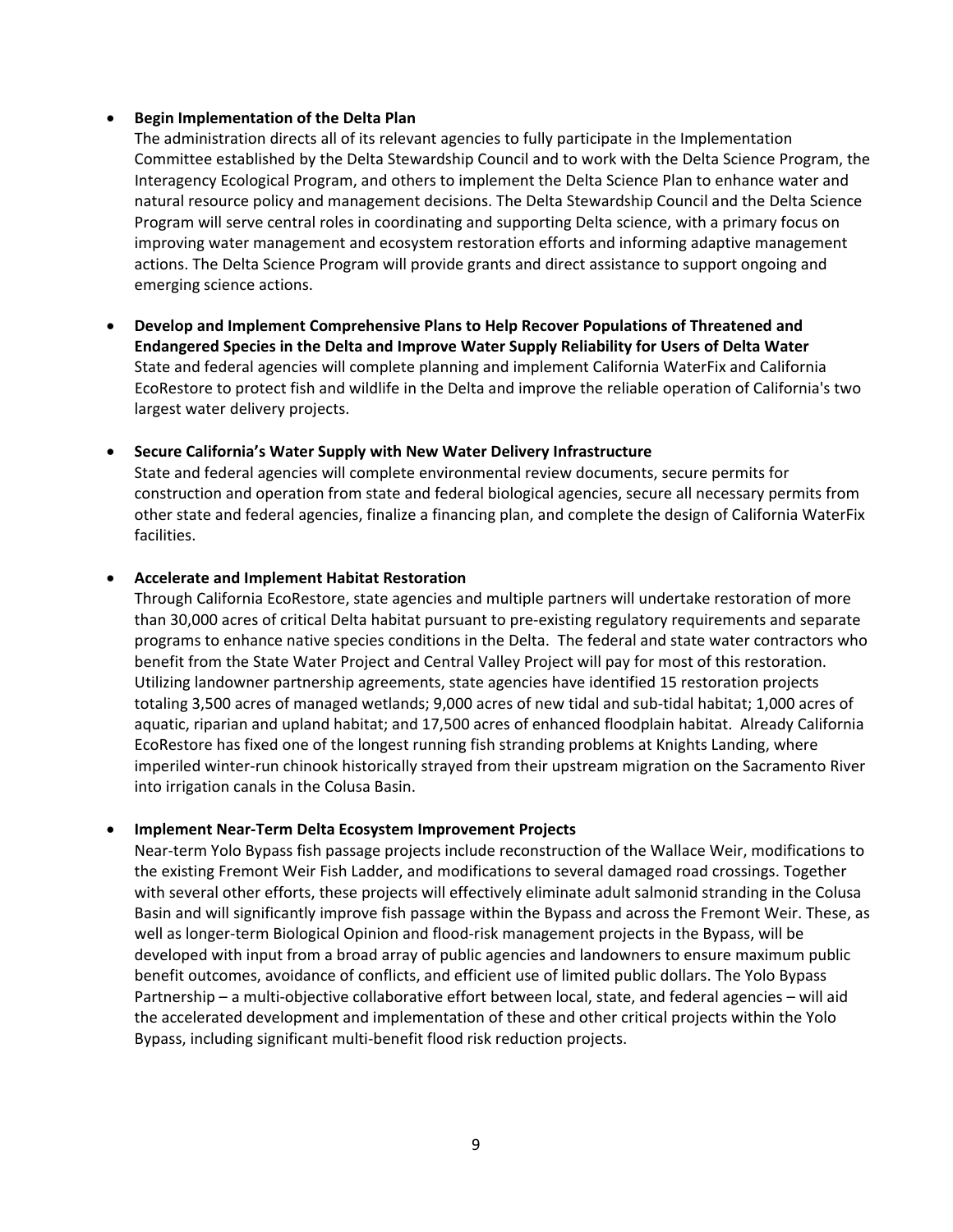# <span id="page-12-0"></span>**Maintain Important Infrastructure**

The Department of Water Resources will continue implementation of the Delta Levees Subventions, Delta Special Projects, and Floodway Corridor Programs to provide financial assistance to local agencies for repair and improvement of levees and other multipurpose projects in the Delta.

# **Bay Delta Water Quality Control Plan**

The State Water Resources Control Board will complete its update of the Water Quality Control Plan for the Delta and its upstream watersheds. The plan establishes both regulatory requirements and recommended actions. New resources were allocated to this effort in the FY 2015‐16 budget. The Board will complete planning activities in the San Joaquin Basin and the southern Delta in 2016. Delta outflow and other flow‐related Delta standards will be updated by spring 2018. The Board and the Natural Resources Agency will work with stakeholders to encourage negotiated implementation of protective Delta standards. The Water Board's action will balance competing uses of water including municipal and agricultural supply, hydropower, fishery protection, recreation, and other uses.

# **4. PROTECT AND RESTORE IMPORTANT ECOSYSTEMS**

Streams and rivers once ran freely from high in the mountains to downstream reaches, meandering naturally through lowland and floodplain habitats, connecting with coastal estuaries and the Pacific Ocean. The variability of natural water flows in this complex system created vibrant and resilient habitat for many species and functioned to store water, recharge groundwater, naturally purify water, and moderate flooding. Over 80 percent of the Central Valley's historical floodplain, riparian and seasonal wetland habitats have been lost in the last 150 years. This loss affects the physical and ecological processes of the Central Valley and beyond, contributes to the decline of salmon and steelhead, restricts habitat for waterfowl and other species, and impacts water supply, flood protection, and sediment control. In watersheds around the state, fish and wildlife no longer have access to habitat or enough cold, clean water at key times of the year. In response to these losses and ecological challenges, as well as in anticipation of the effects of climate change on the timing, volume and temperature of water flows, activities to protect and restore the resiliency of our ecosystems will help support fish and wildlife populations, improve water quality, and restore natural system functions. This effort will increase collaboration and transparency and ensure that management decisions are supported by the best available science.

The Department of Fish and Wildlife's drought response includes more than 300 fish rescues in approximately 25 of the most important watersheds in the state for imperiled fish, accounting for over 5,000 hours dedicated to saving the state's biodiversity during drought. Since January 2014, the Department has conducted stream monitoring, restoration projects and many other actions to protect native freshwater and anadromous fishes threatened and impacted by the statewide drought. The Department will continue these efforts, including working to keep as much water as possible in rivers for fish and wildlife.

#### **Restore Key Mountain Meadow Habitat**

The Department of Fish and Wildlife, in coordination with other state resource agencies, will restore 10,000 acres of mountain meadow habitat in strategic locations in the Sierra Nevada and Cascade mountain ranges, which can increase groundwater storage and provide habitat for more than 100 native species, many of which are at risk as threatened or endangered. The department will also coordinate with federal agencies, local governments, conservation organizations, tribes, and others as necessary on this action to maximize efforts and avoid duplication.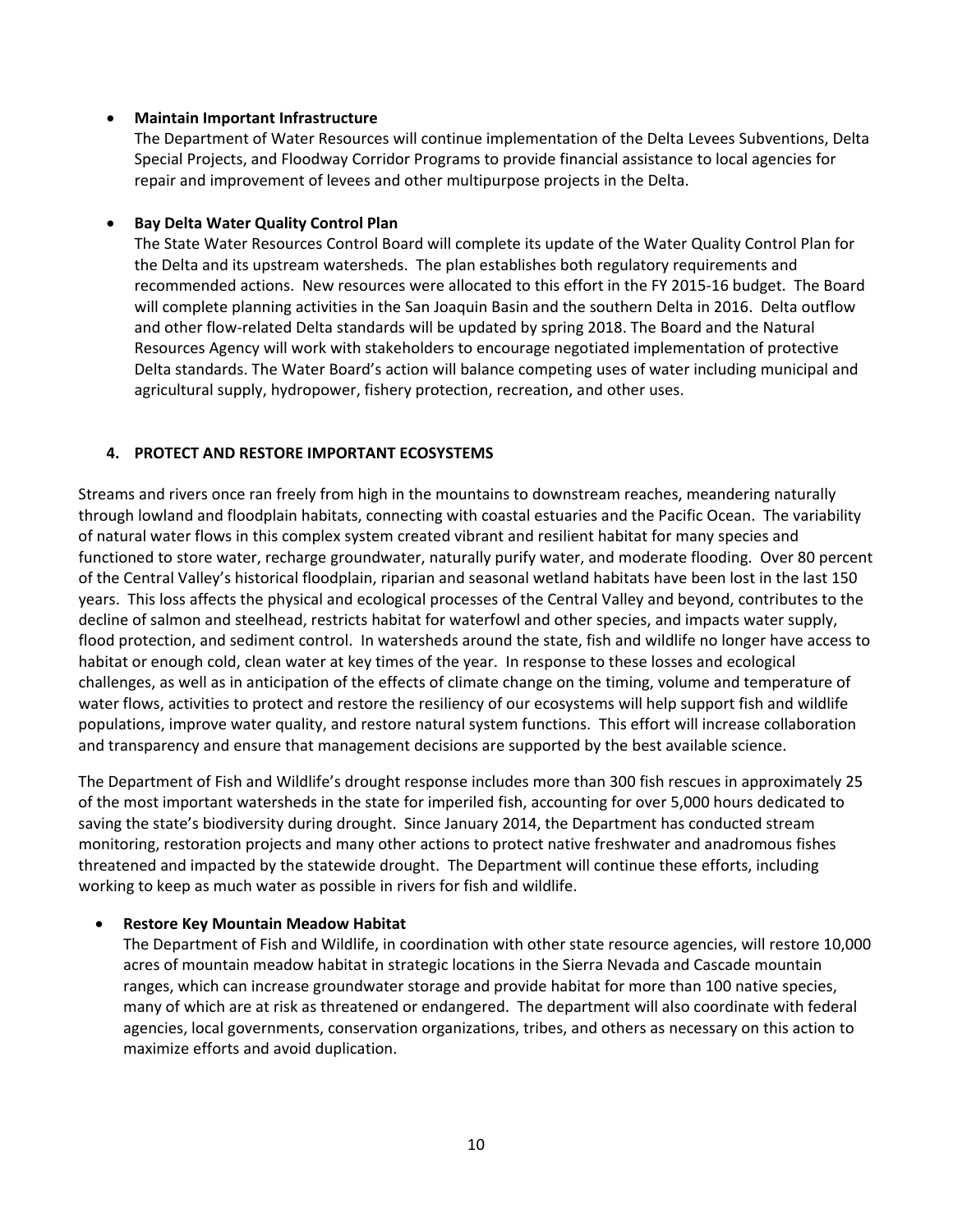# **Manage Headwaters for Multiple Benefits**

Watersheds in the Cascades, Sierra Nevada and other forested areas of the state are the places of origin for more than two‐thirds of the state's developed water supply. Water originating in the Cascades and Sierra Nevada supplies all or part of the need for 23 million Californians and millions of acres of agricultural land. Up to one-half of the fresh water flowing into the Delta begins as snow and rain in these watersheds.

Many of these crucial watersheds are in poor health due to a number of factors. A changing climate of warmer temperatures will exacerbate the diseases and pests that create additional fire risk and, with more precipitation falling as rain instead of snow, create significant operational challenges for our reservoirs. Large, intense fires such as the recent Rim Fire will produce tons of sediment, much of which will end up in reservoirs, significantly reducing storage capacity and impacting water quality.

In order to reduce the significant risks posed to the water resources flowing from the Cascade, Sierra and other watersheds in the state, there is a critical need to address the following:

- Restore forest health through ecologically sound forest management. Overgrown forests not only pose a risk of catastrophic fire, but can significantly reduce water yield.
- Protect and restore degraded stream and meadow ecosystems to assist in natural water management and improved habitat. Meadows provide a natural storage opportunity, critically important with a changing climate, while properly functioning stream systems reduce downstream sedimentation and enhance critical aquatic habitat.
- Support and expand funding for protecting strategically important lands within watersheds to ensure that conversion of these lands does not have a negative impact on our water resources. By working with willing landowners, protection of key lands from conversion will result in a healthier watershed by reducing polluted runoff and maintaining a properly functioning ecosystem.

# **Bring Back Salmon to the San Joaquin River**

The Department of Fish and Wildlife and the Department of Water Resources will lead the state's effort to achieve the goals of restoring flows to the San Joaquin River from Friant Dam to the confluence of the Merced River, and bring back a naturally‐reproducing, self‐sustaining Chinook salmon fishery while reducing or avoiding adverse water supply impacts. Chinook will be reintroduced pursuant to the San Joaquin River Restoration Program, and the Department of Fish and Wildlife will complete construction of the conservation hatchery and research facility. The Department of Water Resources will perform activities that support the implementation of channel and structural improvements that result in restoring fish and flows. The administration will work with the Legislature and others to secure further funding as necessary to achieve these activities and the restoration goal.

# **Protect Key Habitat of the Salton Sea Through Local Partnership**

Sustainable habitat and air quality management at the Salton Sea is critical for the protection of regional air quality, ecological health, and the management of a stable Colorado River supply for California. Convened by the Governor in May 2015, the Salton Sea Task Force directed state agencies to meet short and medium‐term management milestones through a series of restoration and regulatory measures. The Natural Resources Agency, working in partnership with federal, state, and local stakeholders, leads the development of a comprehensive management plan for the Sea. This process will identify immediate investment needs, follow an accelerated timeline, and prioritize strategies that leverage resources while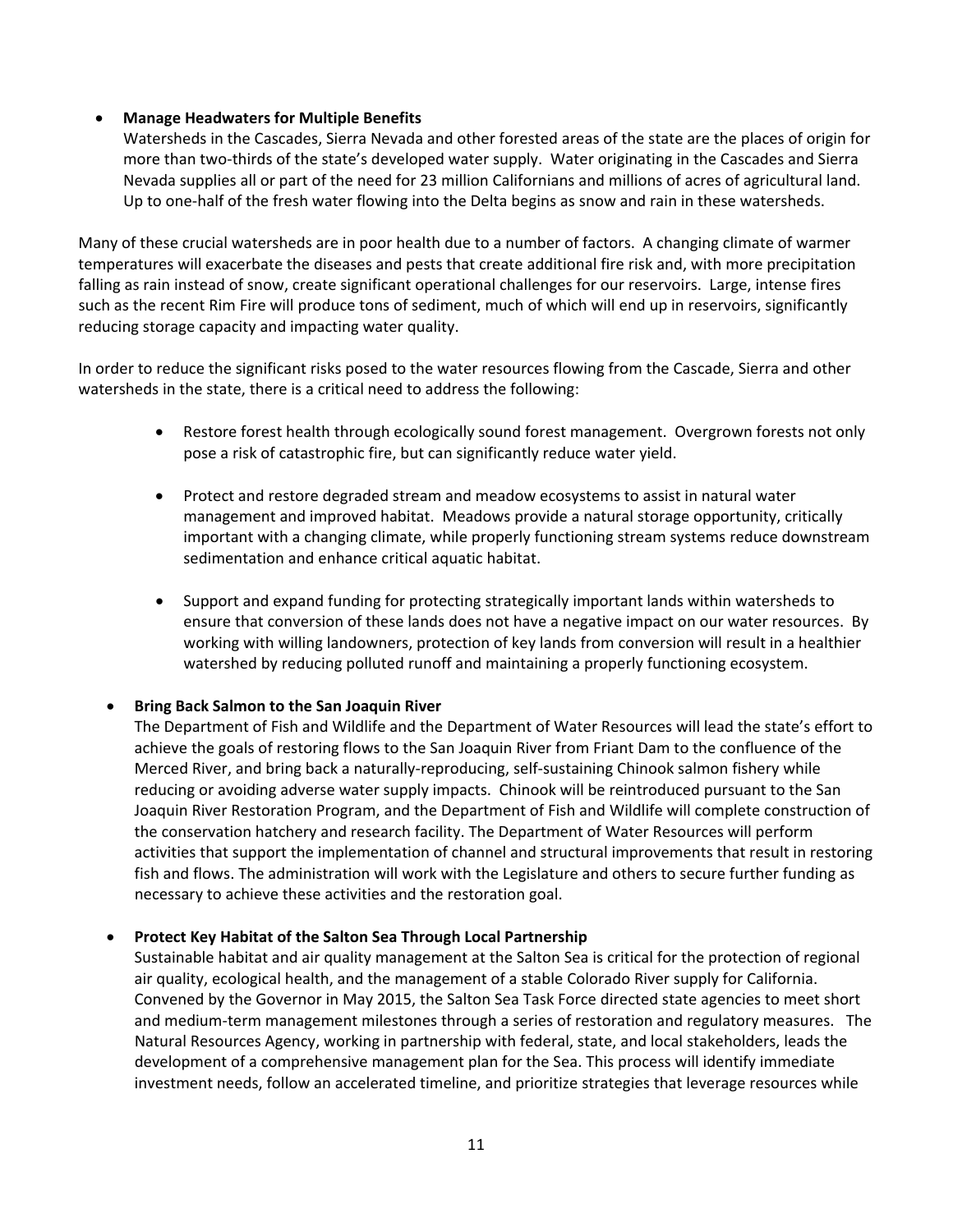maximizing public health and ecosystem benefits. The State Water Resources Control Board, working in coordination with the Air Resources Board, will oversee the state's response to air quality and ecological needs at the sea. The Colorado River Regional Water Quality Control Board is taking action to improve water quality in major tributaries to the Salton Sea. The California Energy Commission will work with the Public Utilities Commission and the Independent System Operator to consider renewable energy opportunities at and around the Salton Sea.

Concurrent with this effort, state, federal and local agencies are implementing first‐phase projects to cover over 1,000 acres of playa currently exposed by the receding shoreline. Federal and local officials broke ground in late 2015 on the Red Hill Bay project that will provide 420 acres of shallow water habitat and dust suppression. The Department of Fish and Wildlife and the Department of Water Resources will construct 600 acres of near shore aquatic habitat to provide feeding, nesting and breeding habitat for birds. This project is permitted to increase to 3,600 acres and could be scaled even greater with additional resources.

# **Restore Coastal Watersheds**

The Department of Fish and Wildlife in coordination with other state resource agencies and other stakeholders, as appropriate, will develop at least 10 off‐channel storage projects, modernize at least 50 stream crossings, and also implement at least 10 large‐scale habitat projects along the California coast in strategic coastal estuaries to restore ecological health and natural system connectivity, which will benefit local water systems and help defend against sea level rise.

# **Continue Restoration Efforts in the Lake Tahoe Basin**

California, in partnership with the state of Nevada and the federal government, will continue its efforts to protect the beautiful and unique waters of Lake Tahoe. The Natural Resources Agency will maintain its role in leading the coordination of the state departments, the boards, and the conservancy involved in the bi-state efforts underway to restore, preserve and enhance the Lake Tahoe region. California's restoration efforts at Lake Tahoe include, among other things, support of the Tahoe Regional Planning Agency's implementation of its Regional Plan Update, putting into place the science provisions contained in the recently enacted SB 630, and support for projects contained in the region's Environmental Improvement Program.

#### **Continue Restoration Efforts in the Klamath Basin**

The Department of Fish and Wildlife and the Natural Resources Agency will continue to work with diverse stakeholders to achieve the goals of the Klamath Basin restoration and settlement agreements. Those agreements include measures to improve water quality in the Klamath River, restore anadromous fish runs, including Chinook and Coho salmon, and improve water reliability for agricultural and other uses by providing a drought planning mechanism for low‐water years. The administration will continue to work with tribes, irrigators, ranchers, farmers, the power company, commercial fishing communities, environmental groups, the state of Oregon, and federal agencies to restore the Klamath River, bring water stability to rural communities, resolve long‐running disputes, and remove four hydroelectric dams on the Klamath River.

#### **Water for Wetlands and Waterfowl**

The Department of Fish and Wildlife in coordination with other state resource agencies will develop and implement a water acquisition, management, and water use efficiency strategy in coordination with the U.S. Fish and Wildlife Service, U.S. Bureau of Reclamation, Central Valley Project Improvement Act refuge water program, and Central Valley Joint Venture to secure reliable and affordable water for managed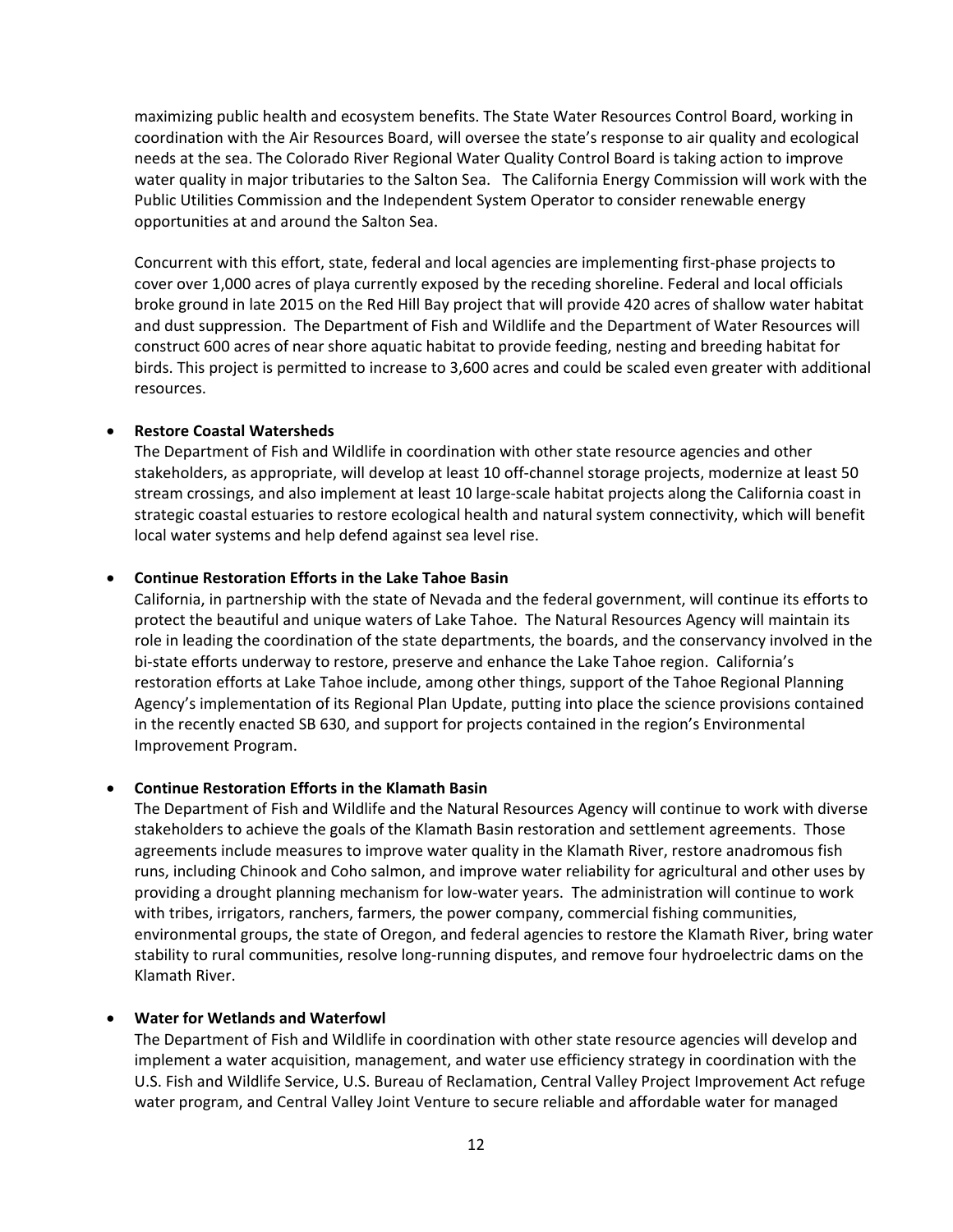wetlands statewide. The administration will work with the Legislature, and others, to secure funding to acquire water and to replace or repair the most in need conveyances for delivering water for wetlands.

# **Eliminate Barriers to Fish Migration**

This action has three parts. First, in coordination with the Central Valley Project Improvement Act Anadromous Fish Screen Program, the Department of Fish and Wildlife will create and publish a Priority Unscreened Diversion List in the Central Valley area. Second, the administration will work with the Legislature and others to secure funding to install or repair the top 10 unscreened diversions on the priority list described above. Third, in smaller watersheds around the state, the Department of Fish and Wildlife will complete a comprehensive analysis, working with other state and federal agencies, to optimize barrier removal projects and river and stream priorities, and then complete culvert and bridge improvement and small dam removal projects to provide anadromous fish species access to historic spawning and rearing habitat. The Department of Fish and Wildlife created the priority list of unscreened diversions called for in this action, and used this list as part of its Proposition 1 grant solicitation package for 2015.

# **Assess Fish Passage at Large Dams**

The Department of Fish and Wildlife, in coordination with state and federal resource agencies, will develop an evaluation and feasibility process for addressing fish passage at California's rim dams and develop rim dam solution plans for the most feasible locations. Rim dams are the large dams at the base of most major river systems in California. They are too integral to California's water infrastructure to consider removing, but, where feasible, passage around the rim dams may be necessary to recover salmon and steelhead, because 95 percent of the historical habitat for these fish is above the dams. This action will require coordination with local water agencies and dam owners and operators, as well as other stakeholders.

#### **Enhance Water Flows in Streams Statewide**

The State Water Board and the Department of Fish and Wildlife are implementing a suite of actions to enhance flows statewide in at least five stream systems that support critical habitat for anadromous fish. These actions include developing defensible, cost-effective, and time-sensitive approaches to establish instream flows using sound science and a transparent public process. When developing and implementing this action, the State Water Board and the Department of Fish and Wildlife will consider their public trust responsibility and existing statutory authorities such as maintaining fish populations in good condition. The Department of Fish and Wildlife and the State Water Board embarked on successful collaboration with rural landowners in the Russian River watershed and elsewhere during the last four years of drought to voluntarily enhance streamflows. In rural coastal watersheds, the Department of Fish and Wildlife and the Board launched a combined effort to expedite approvals for off‐stream storage ponds to capture winter rains for rural residential water supply, thereby reducing the need to divert from small streams during dry summer months.

#### **Achieve Ecological Goals through Integrated Regulatory and Voluntary Efforts**

The San Francisco Bay and Sacramento‐San Joaquin River Delta are some of the most studied ecosystems in the nation. Similarly, there are many scientific and management plans about the decline of salmon and steelhead in California. A fundamental ecological principle is that aquatic species and estuarine ecosystems need enough cold, clean water at the right times of year to ensure species abundance and health and ecological function. Integration across and between all voluntary and regulatory efforts may be necessary to truly achieve basic ecological outcomes.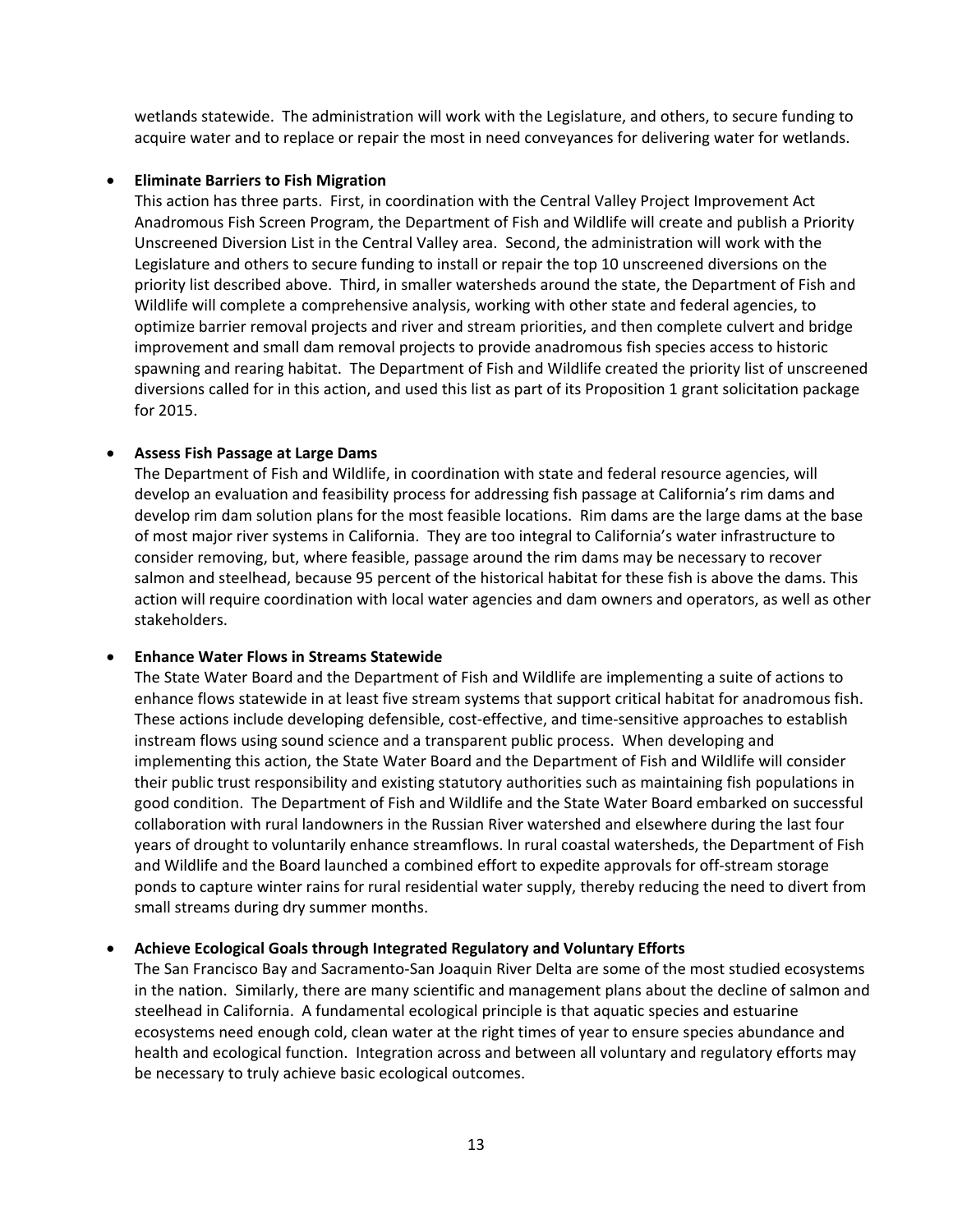<span id="page-16-0"></span>As a goal, the state must continue to consider how to provide water flows necessary to meet current state policy, such as significantly increasing salmon, steelhead and trout populations while also supporting viable, selfsustaining populations of a broad range of other native aquatic species, and ensure sustainable river and estuary habitat conditions for a healthy, functional Bay Delta ecosystem. The administration, with the involvement of stakeholders, will build on the work in tributaries to the Sacramento and San Joaquin rivers, analyze the many voluntary and regulatory proceedings underway related to flow criteria, and make recommendations on how to achieve the salmon and steelhead and ecological flow needs for the state's natural resources through an integrated, multi‐pronged approach. The Natural Resources Agency will work with the Departments of Fish and Wildlife and Water Resources to lead voluntary, stakeholder‐based negotiations on the Sacramento River and San Joaquin River tributary systems. Agreements will be designed to achieve place‐based benefits for water users and fish and wildlife in specific tributaries, including monitoring efforts to ensure that best available science guides the on‐the‐ground implementation of measures that enhance native fisheries. Agreements would capitalize on local expertise in water management that can generate operational efficiencies and water infrastructure improvements that boost water supply reliability and sustainability.

# **5. MANAGE AND PREPARE FOR DRY PERIODS**

Water supply reliability is critical to maintaining California's economy. Temporary shortages caused today by extended, severe dry periods will become more frequent with climate change. Effective management of water resources through all hydrologic conditions will reduce impacts of shortages and lessen costs of state response actions. Many actions will help to secure more reliable water supplies and consequently improve drought preparedness. The actions identified below are specifically designed to address drought conditions and make California's water system more resilient.

#### **Revise Operations to Respond to Extreme Conditions**

State natural resources and water quality agencies, in collaboration with their federal counterparts, implemented a series of administrative actions through a transparent process to make water delivery decisions and propose options to address water quality and supply objectives in extreme conditions. These actions relied on administrative discretion and flexibility to address the current dry conditions. Especially in drought conditions, adaptive management can have substantial fishery, water quality, and water supply benefits. The identification of such opportunities requires continued improved water forecasting and prompt inter‐ and intra‐agency coordination and communication. It also requires an effective coordination mechanism involving the Department of Water Resources, the U.S. Bureau of Reclamation, the State Water Project and the Central Valley Project contractors, the state and federal fishery agencies, and the State Water Resources Control Board, at a minimum.

# **Promote Safe and Effective Water Transfers**

The administration, in collaboration with its federal partners, will continue to streamline water transfer processes. Reforms may include improved data sharing; refining the schedule for the water transfer process, while considering cumulative, ground and surface water and third party impacts; ensuring transfers are based on measured water use; and legislation to remove barriers to water markets. The administration also will improve outreach in support of local water transfer programs.

#### **Improve Enforcement of the Water Right Priority System**

The drought has required the state to enforce the water right priority system to a degree that it has not done in a generation, which has illuminated both strengths and weaknesses. Billions of dollars in investments rely on the water right priority system and its effective enforcement in times of water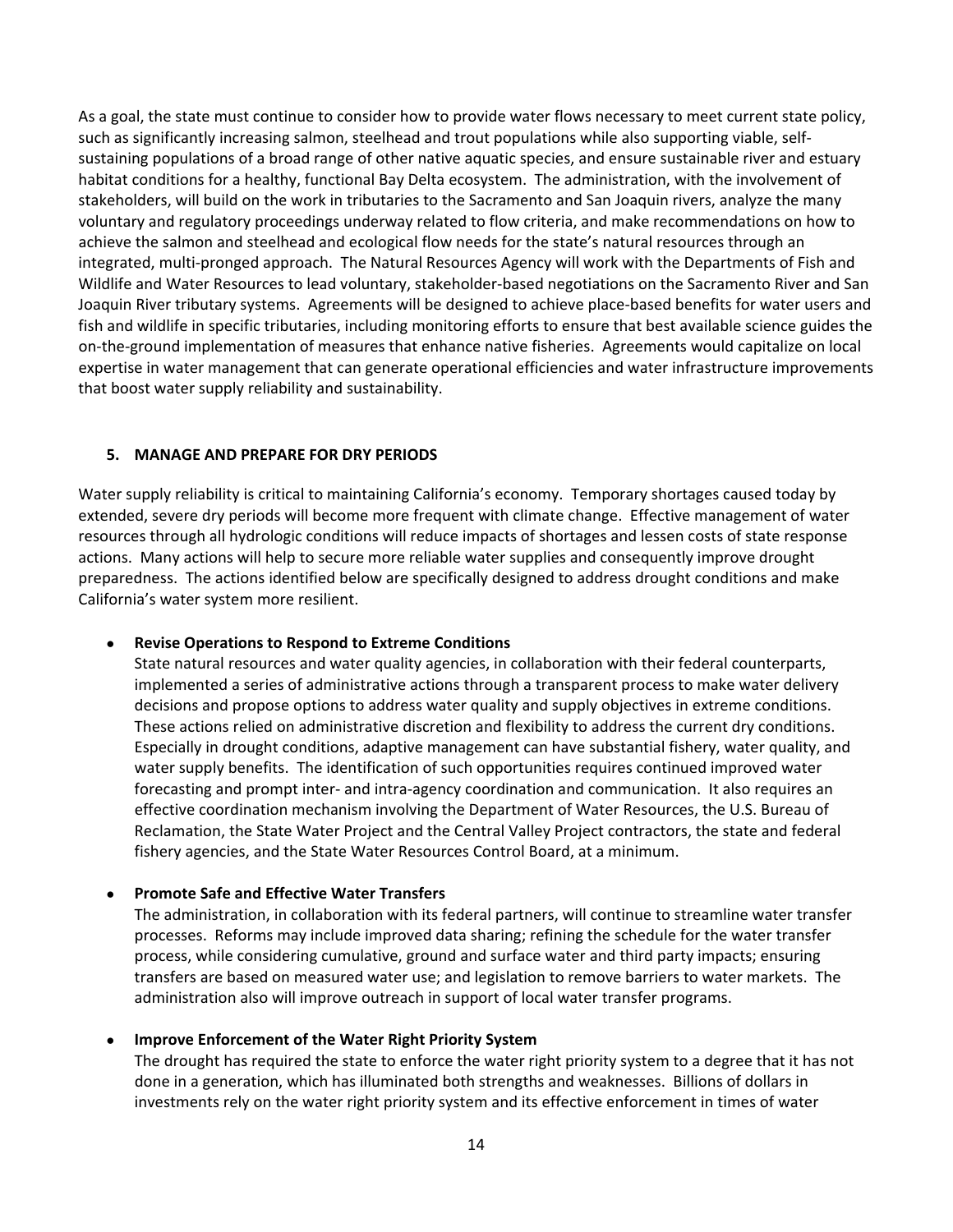<span id="page-17-0"></span>scarcity. The state needs the authority and data to implement the priority system efficiently and fairly. Recently, the state has made important progress, including emergency drought authority and legislation to improve measuring and reporting of surface water diversions. The administration will consider further improvements and encourage transparency and more efficient implementation of the system. This information will in turn assist in the promotion of safe and effective water transfers, which are essential to this effort.

# **Encourage Healthy Soils**

Soil managed for higher organic matter has the potential to hold up to 20 times its weight in water. This is critical in times of extended dry periods. Soil management practices, such as reduced disturbance, managed grazing and conservation cover, not only increase drought resiliency, they can also sequester carbon and reduce greenhouse gas emissions, improve plant health and yields, reduce sediment erosion and dust, and improve biological diversity and habitat.

# **6. EXPAND WATER STORAGE CAPACITY AND IMPROVE GROUNDWATER MANAGEMENT**

On average, the state receives about 200 million acre‐feet of water per year in the form of rain and snow. In reality, the average rarely occurs, as California has the most variable weather conditions in the nation and climate change may increase the variability. Storage, whether surface storage or groundwater storage, can hold water when it flows heavily for use at times when it does not and create greater flexibility in the system. Above ground (surface storage) can be in the form of large on‐stream dams and reservoirs, or smaller on stream and off stream reservoirs. Groundwater storage consists of replenishing groundwater basins either directly through injection, or by allowing water to percolate into the ground naturally or from constructed spreading basins and some forms of stormwater capture. Surface storage can be operated in conjunction with groundwater storage to increase opportunities for groundwater recharge during high flow periods and thereby increase comprehensive water management benefits. Constructing surface storage can be challenging for environmental or financial reasons. Developing groundwater storage can be challenging because many basins are contaminated and this method of storage also requires an ability to measure and withdraw water. Proposition 1 provides \$2.7 billion for the public benefits of surface and groundwater storage projects. The California Water Commission is working with stakeholders to draft regulations and guidelines to ensure that these funds are allocated in an open, transparent, and cost-efficient manner – and in a way that maximizes the investment of public dollars.

The bottom line is that we need to expand our state's storage capacity, whether surface or groundwater, whether big or small. Today, we need more storage to deal with the effects of drought and climate change on water supplies for both human and ecosystem needs. Climate change will bring more frequent drought conditions and could reduce by half our largest natural storage system—the Sierra snowpack—as more precipitation falls as rain rather than snow, and as snow melts earlier and more rapidly. Moreover, we must better manage our groundwater basins to reverse alarming declines in groundwater levels. Continued declines in groundwater levels could lead to irreversible land subsidence, poor water quality, reduced surface flows, ecosystem impacts, and the permanent loss of capacity to store water as groundwater.

Demand for water goes well beyond water supply and flood management, the traditional purposes for which California's major reservoirs were built. Today, water storage is also needed to help provide widespread public and environmental benefits, such as seasonal fish flows, improved water quality, water cool enough to sustain salmon, and increased flexibility to meet multiple demands, especially in increasingly dry years. The financing of additional water storage in California must reflect not just specific local benefits, but also these broader public benefits.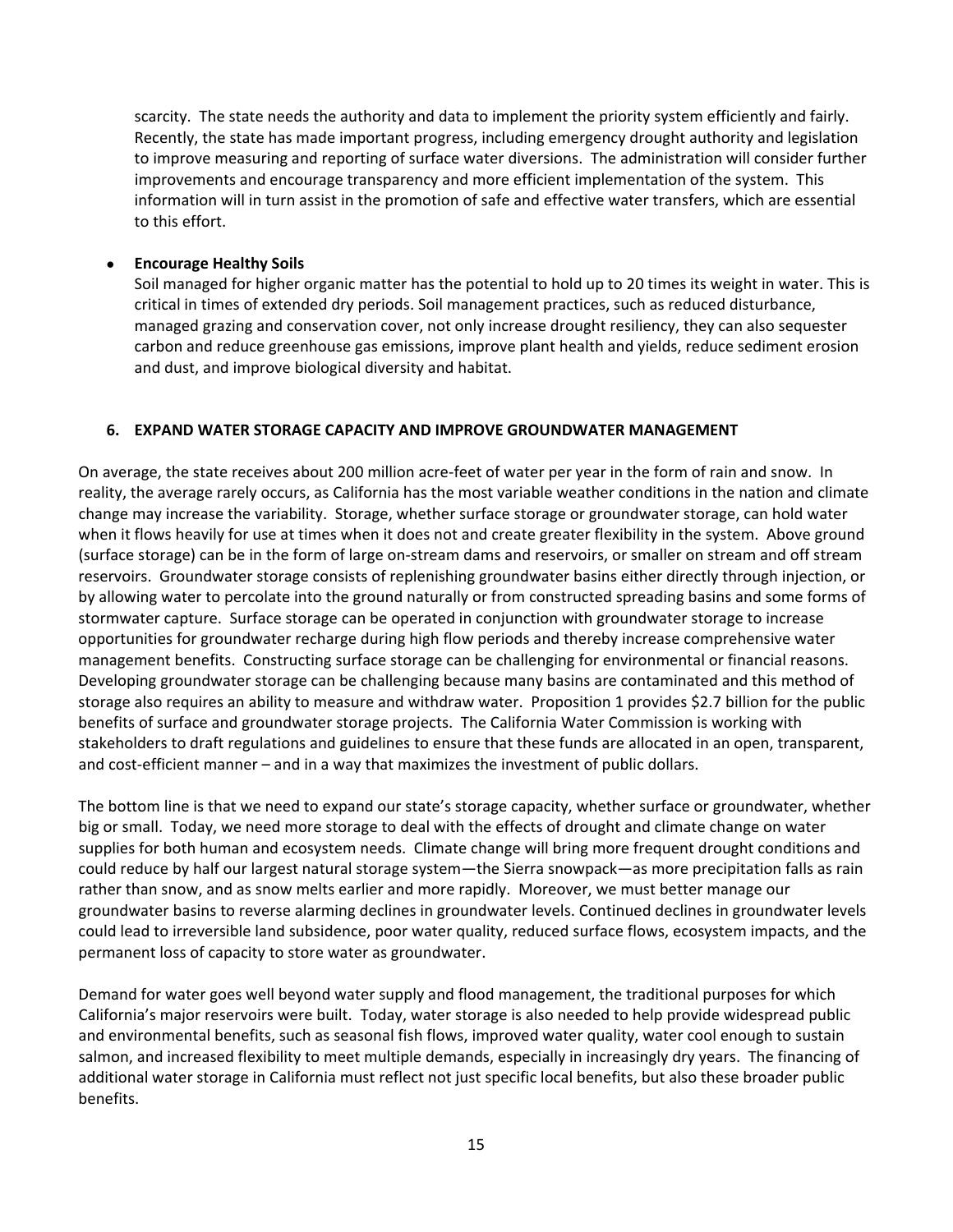# **Provide Essential Data to Enable Sustainable Groundwater Management**

The administration will expand and fund the California Statewide Groundwater Elevation Monitoring Program, which provides essential data to characterize the state's groundwater basins, including identifying basins in decline. In coordination with federal, tribal, local and regional agencies, state agencies will conduct groundwater basin assessments and develop assessment reports.

# **Support Funding Partnerships for Storage Projects**

The administration will work with the Legislature to make funding available to share in the cost of storage projects if funding partners step forward. The state will facilitate among willing local partners and stakeholders the development of financeable, multi‐benefit storage projects, including working with local partners to complete feasibility studies. For example, the Sites Project Joint Powers Agreement, formed by a group of local government entities in the Sacramento Valley, is a potential emerging partnership that can help federal and state government determine the viability of a proposed off stream storage project – Sites Reservoir.

# **Update Bulletin 118, California's Groundwater Plan**

The Department of Water Resources, in consultation with the U.S. Bureau of Reclamation, U.S. Geological Survey, the State Water Resources Control Board, and other agencies and stakeholders will update Bulletin 118 using field data, California Statewide Groundwater Elevation Monitoring, groundwater agency reports, satellite imagery, and other best available science, so that this information can be included in the next California Water Plan Update and be available for inclusion in future water management and land use plans. The Bulletin 118 update should include a systematic evaluation of major groundwater basins to determine sustainable yield and overdraft status; a projection of California's groundwater resources in 20 years if current groundwater management trends remain unchanged; anticipated impacts of climate change on surface water and groundwater resources; and recommendations for state, federal and local actions to improve groundwater management. In addition, the Bulletin 118 update should identify groundwater basins that are in a critical condition of overdraft.

# **Improve Sustainable Groundwater Management**

Groundwater is a critical buffer to the impacts of prolonged dry periods and climate change on our water systems. In September 2014, Governor Brown signed historic legislation to strengthen local management and monitoring of groundwater basins most critical to the state's water needs. For the first time in California history, the Sustainable Groundwater Management Act (SGMA) empowers local agencies to adopt groundwater management plans that are tailored to the resources and needs of their communities. SGMA defines the local and regional responsibilities and gives local and regional agencies the authority to manage groundwater sustainably and ensures no groundwater basin is in danger of being permanently damaged by overdrafting. When a basin is at risk of permanent damage, and local and regional entities have not made sufficient progress to correct the problem, the state will protect the basin and its users until an adequate local program is in place. In 2015, the Department of Water Resources drafted regulations that advanced the formation of Sustainable Groundwater Management Agencies. More work remains to facilitate the successful development and implementation of Sustainable Groundwater Management Plans. The administration will continue to work to ensure that SGMA is implemented effectively. By December 31, 2016, the Department will complete a report on the amount of water available for groundwater replenishment. This report will estimate water available to help bring groundwater basins into balance by 2040, as newly required by SGMA. It will evaluate the availability of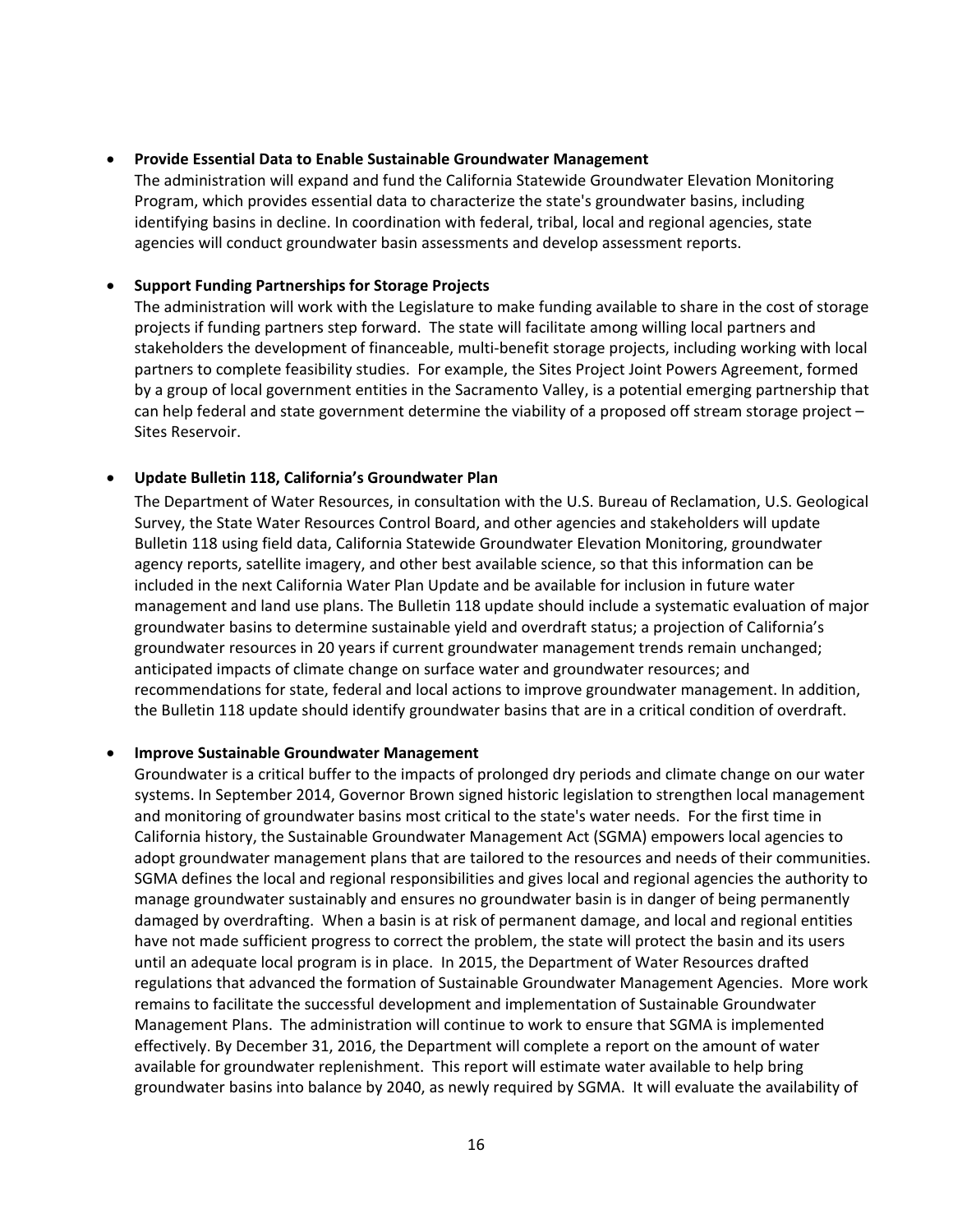<span id="page-19-0"></span>different sources of water such as surface water (including stormwater), water conservation, recycled water, desalination, and water transfers, including the challenges and uncertainties in their development. This report will demonstrate the interdependence of California's different water supply sources in achieving overall water security and sustainability for the state.

# **Support Distributed Groundwater Storage**

The administration will support a comprehensive approach to local and regional groundwater management by funding distributed groundwater storage projects that are identified in groundwater management plans and removing barriers to implementation.

# **Increase Statewide Groundwater Recharge**

The administration will work with the Legislature to discourage actions that cause groundwater basin overdraft and provide incentives that increase recharge. State agencies will work with tribes and federal, regional and local agencies on other actions related to promoting groundwater recharge and increasing storage, including improving interagency coordination, aligning land use planning with groundwater recharge, streamlining permitting for on‐farm recharge, and identifying additional data and studies needed to evaluate opportunities, such as capturing and recharging stormwater flows.

#### **Accelerate Clean‐up of Contaminated Groundwater and Prevent Future Contamination**

Throughout the state, groundwater basins are contaminated by historic manufacturing, farming practices and other current uses. The State Water Resources Control Board and the Department of Toxic Substances Control will take action to prevent the spread of contamination, accelerate cleanup, and protect drinking water in urban areas. The State Water Resources Control Board will adopt guidelines to fund groundwater cleanup projects authorized by voter approved Proposition 1 and will continue to implement appropriate control measures to address these sources through its water quality permitting authority.

# **7. PROVIDE SAFE WATER FOR ALL COMMUNITIES**

All Californians have a right to safe, clean, affordable and accessible water adequate for human consumption, cooking, and sanitary purposes. Disadvantaged communities, in particular, often struggle to provide an adequate supply of safe, affordable drinking water. The reasons for this are numerous: changes in drinking water quality standards, pollution, aging infrastructure, lack of funding for basic infrastructure, lack of funding for ongoing operation and maintenance, and unreliable supplies resulting in service interruptions are among the most common. Programs designed to protect the quality of our waters for drinking and other uses are housed in multiple agencies, reducing their effectiveness and ability to meet communities' needs.

# **Consolidate Water Quality Programs**

The administration consolidated the state's drinking water and surface and groundwater quality programs into a single agency to achieve efficiencies and synergies. This consolidation has resulted in immediate benefits as the drought emergency has unfolded, especially for disadvantaged communities. For example, the consolidation has enabled the State Water Board to draw upon a broader range of funding sources for new wells, interties, and emergency drinking water supplies for dozens of communities with failing water systems during the drought. Other benefits include improvements to the State Revolving Fund, closer cooperation with Regional Water Boards to control groundwater contaminant plumes that threaten drinking water, and consolidation of the state's water recycling programs into a single office.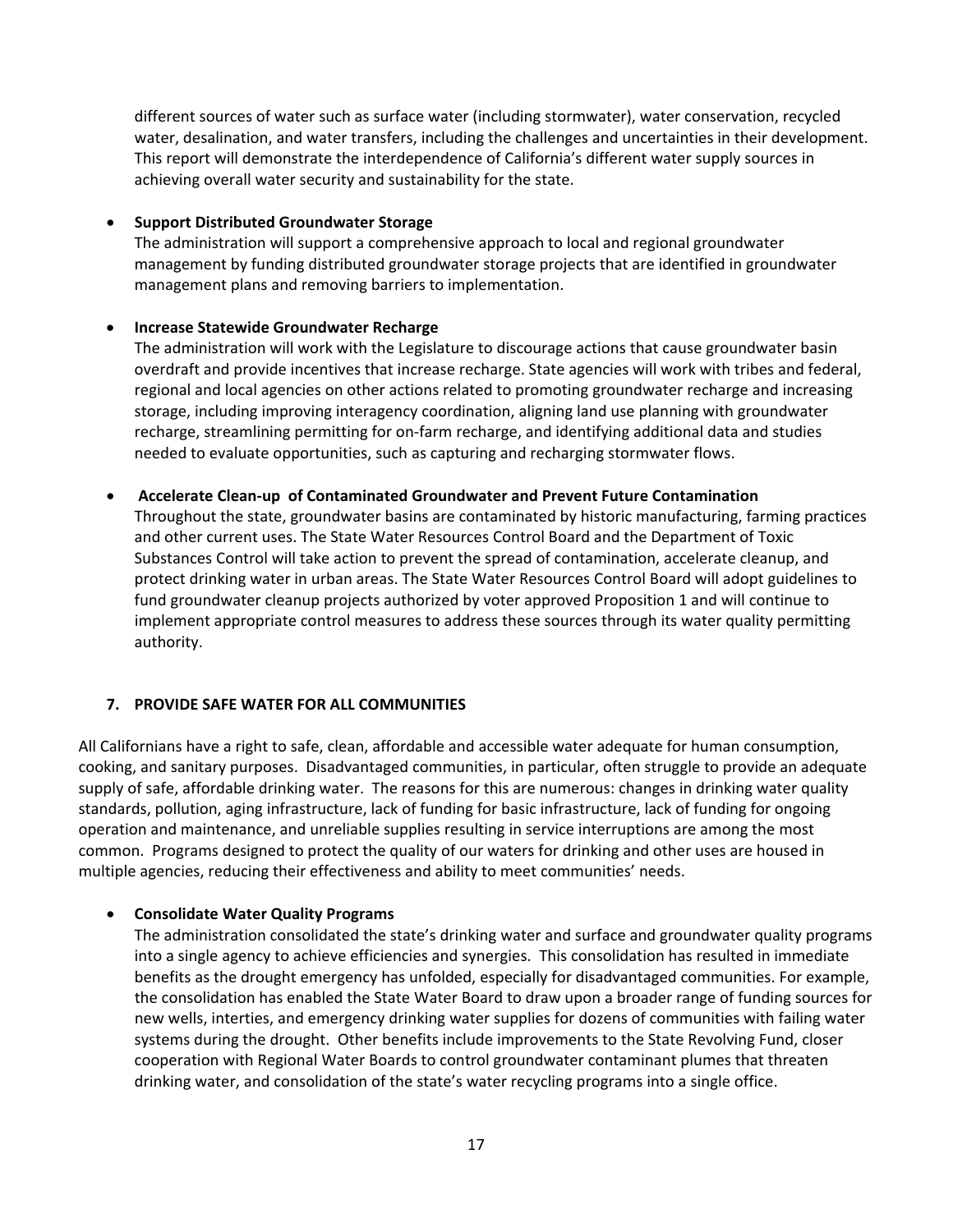# <span id="page-20-0"></span>**Provide Funding Assistance for Vulnerable Communities**

The administration will work with the Legislature to establish a stable, long‐term funding source for provision of safe drinking water and secure wastewater systems for disadvantaged communities. The funding will be made available through a framework of statutory authorities for the state, tribes, regional organizations, and county agencies that will assess alternatives for providing safe drinking water and wastewater, including regional consolidation, and to develop, design, implement, operate and manage these systems for small disadvantaged communities impacted by contaminated drinking water and lack of sanitary wastewater infrastructure. In 2015, the state adopted legislation that can complement or provide an alternative to funding assistance. The legislation allows the Water Board to require a public water system, under certain conditions, to consolidate a failing water system when it is the best solution for small, struggling water systems.

# **Manage the Supply Status of Community Water Systems**

The state will identify drought‐vulnerable public water systems and monitor the status of these systems to help prevent or mitigate any anticipated shortfalls in supply and to secure alternative sources of water for the communities when needed. The state will also work with local governments and agencies to identify drought-vulnerable areas served by domestic wells and collaborate to prevent or mitigate any anticipated shortfalls.

# **8. INCREASE FLOOD PROTECTION**

California's exposure to flood risk presents an unacceptable threat to public safety, infrastructure, and our economy. More than 7 million people and \$580 billion in assets are exposed to flood hazards in the state and the lack of sufficient and stable funding for flood management exacerbates the state's risk.

When California floods, public safety and health is endangered, critical infrastructure is damaged, vital services become isolated or interrupted, vast agricultural areas are rendered unproductive, and water supplies are threatened or impacted. The effects of climate change on the state's water runoff patterns will magnify these challenges. Actions by state, local, tribal and regional governments, however, can reduce flood risks and improve the state's preparedness and resiliency when flooding inevitably occurs. Flood projects done in an integrated, regionally‐driven way can also achieve multiple benefits. It is possible through collaborative planning efforts to integrate our flood and water management systems, and implement flood projects that protect public safety, increase water supply reliability, conserve farmlands, and restore ecosystems.

# **Streamline and Consolidate Permitting**

The administration will convene a task force of federal, state and local permitting and flood management agencies, to develop a programmatic regulatory permitting process to replace current site‐by‐site mitigation requirements and expedite permitting of critical maintenance activities and flood system improvement projects. The effort to streamline and consolidate will also incorporate regional advanced mitigation as a means to expedite planning.

# **Create a Delta Levee Assessment District**

The administration, in consultation with the Delta Protection Commission and the Department of Water Resources, will sponsor legislation establishing a Sacramento‐San Joaquin River Delta levee assessment district with authority to collect fees needed to repair and maintain more than 1,000 miles of Delta levees, many of them privately constructed before modern engineering standards were in place.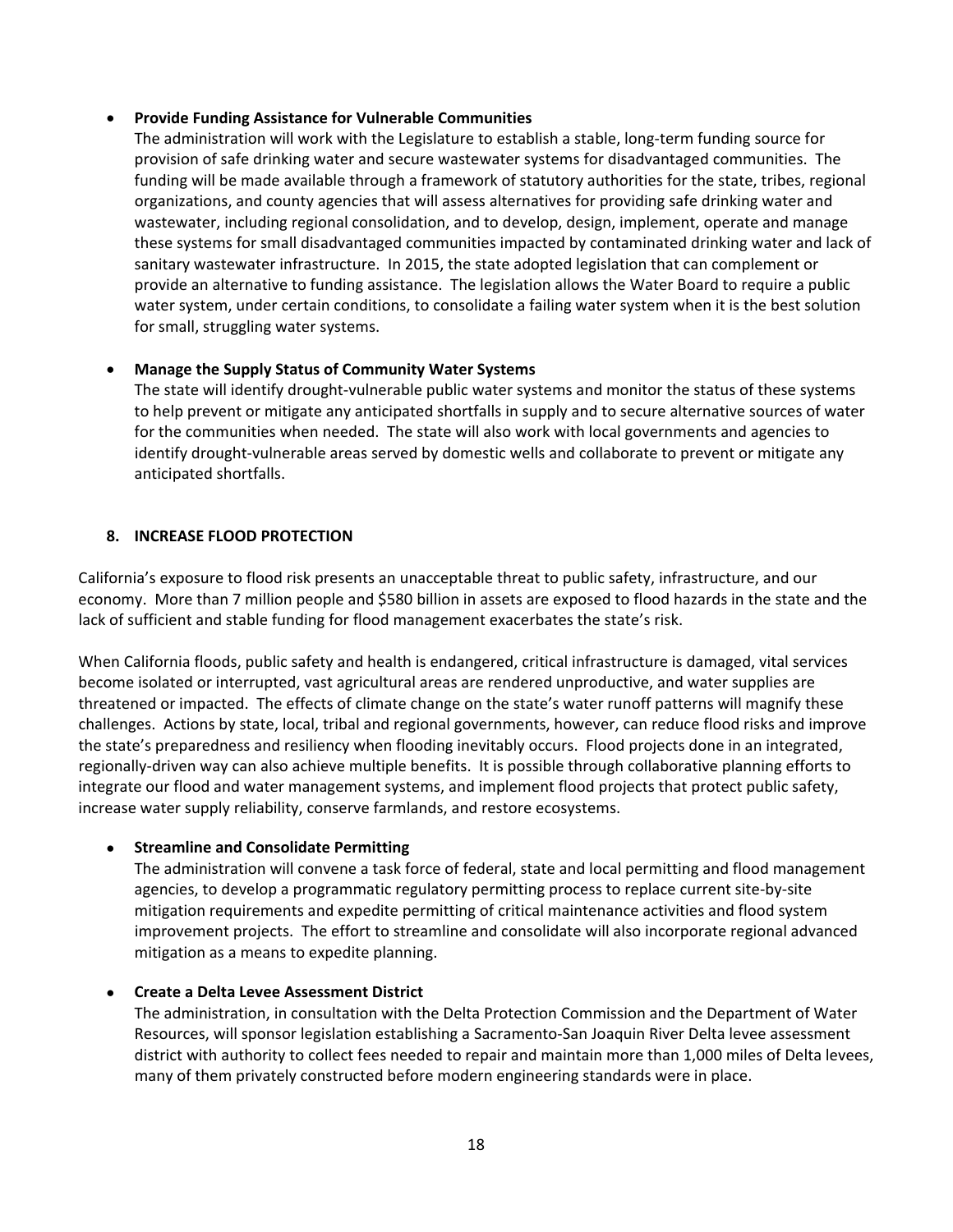# <span id="page-21-0"></span>**Improve Access to Emergency Funds**

The administration will sponsor legislation revising the California Disaster Assistance Act to enhance the Governor's Office of Emergency Services' ability to advance funds for flood response efforts in close coordination with the Department of Water Resources.

# **Better Coordinate Flood Response Operations**

The Governor's Office of Emergency Services, working in coordination with the Department of Water Resources, the U.S. Army Corp of Engineers, and others, will develop and implement a common interagency protocol that all jurisdictions and agencies at all levels of government operating in the Delta in an emergency will use to establish joint field incident commands for flood operations and other emergency response functions.

# **Prioritize Funding to Reduce Flood Risk and Improve Flood Response**

An estimated \$50 billion is needed to reduce flood risk statewide. The administration will focus on the highest risk areas and develop proposals to fund projects through a combination of financing options.

# **Identify State Funding Priorities for Delta Levees**

The Delta Stewardship Council, in consultation with the Department of Water Resources, the Central Valley Flood Protection Board, the Delta Protection Commission, local agencies, and the California Water Commission, should develop funding priorities for state investments in Delta levees. These priorities will be consistent with the provisions of the Delta Reform Act in promoting effective, prioritized strategic state investments in levee operations, maintenance, and improvements in the Delta for both levees that are a part of the State Plan of Flood Control and non‐project levees.

# **Encourage Flood Projects That Plan for Climate Change and Achieve Multiple Benefits**

State agencies engaged in planning and implementing flood projects, such as those outlined in the Central Valley Flood Protection Plan, will factor in the effects of climate change as well as pursue projects that provide the greatest number of benefits in addition to flood and public safety. Projects should be developed in a manner that anticipates the extremes that are predicted to worsen due to climate change, and pursue multiple benefits as a climate adaptation strategy like increasing water supply reliability, giving rivers more room to move through widening floodways, conserving farmlands, and restoring ecosystems.

# **9. INCREASE OPERATIONAL AND REGULATORY EFFICIENCY**

Efficiently operating the State Water Project and Central Valley Project, while complying with the requirements of state and federal endangered species acts and operating consistent with the conditions of water rights, contracts and other entitlements, is a delicate balancing act. Current coordination efforts, while longstanding and intended to cover a broad range of conditions, do not reflect the entire Delta watershed, nor do they effectively integrate all of the activities that other agencies and organizations are undertaking to improve the ecosystem.

# **Prepare for the Future Through Better Technology and Improved Procedures**

The administration will work with federal and regional counterparts to improve coordination of operations of all major water supply (storage facilities and direct diversions), flood control, hatchery facilities, and habitat restoration projects to improve water supply and fishery conditions. The goals are to improve water project near-term operational flexibility for the next water year and build upon those actions in subsequent years. Better technology can result in improved coordination and more accurate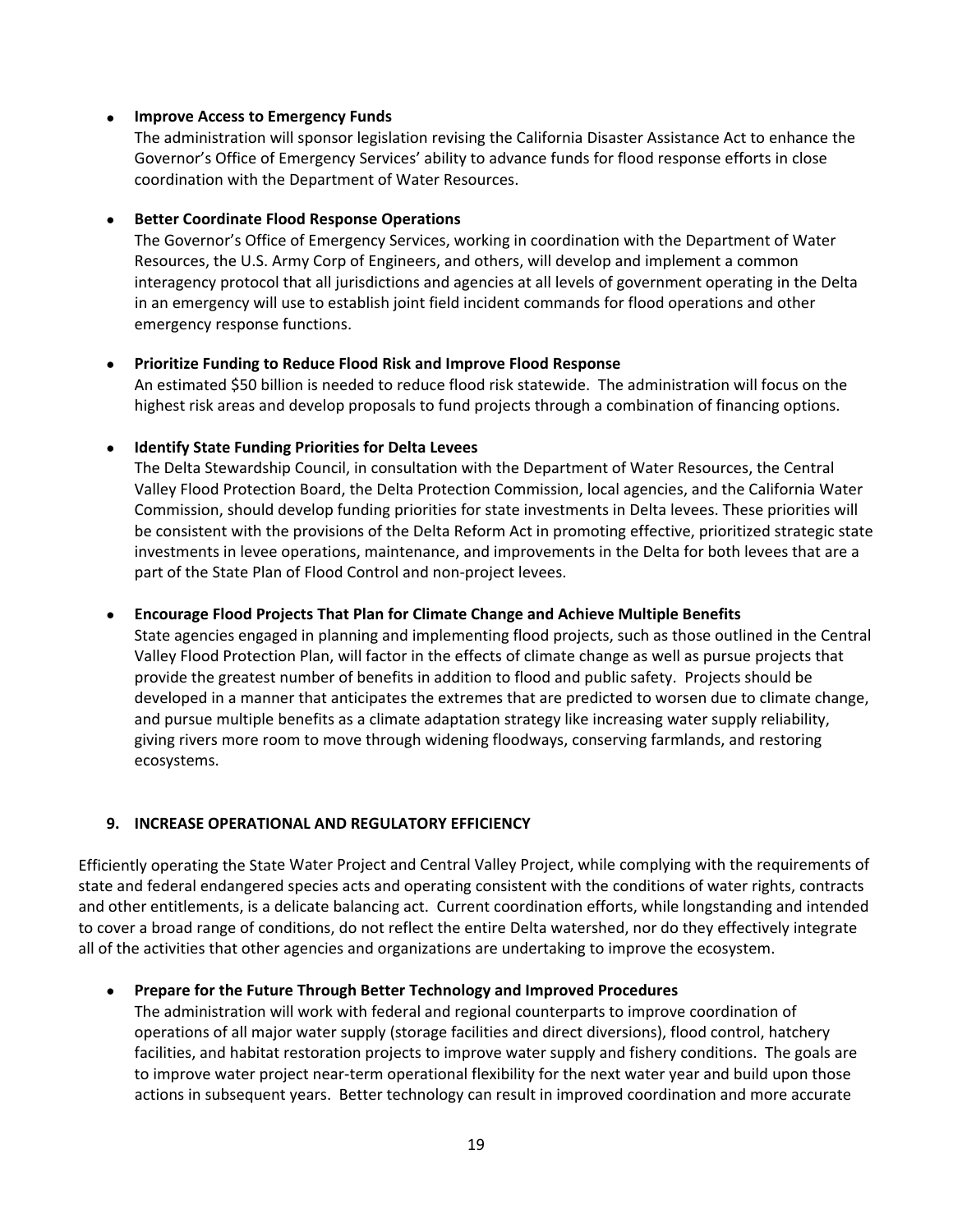data for decision making. Examples of better technology and improved coordination include but are not limited to the following:

- Improve data availability, communication procedures, and analytical methods used to monitor and communicate risks to listed fish species and to water supplies when making regulatory decisions associated with implementation of incidental take provisions in the existing biological opinions.
- Develop a pilot project to test if a new index for Old River and Middle River reverse flows enables compliance with biological opinion requirements.
- Develop and employ new turbidity models to improve real‐time turbidity management in the south Delta.
- Analyze through the South Delta Science Collaborative associated operational approaches for minimizing loss of salmon in the area of the Old River barrier and effects of the operations on water supply.
- Develop a Delta smelt life cycle model to help manage operations to avoid entrainment of smelt at the water project's intakes.
- Implement a 3.5‐year study to enhance and modernize Delta smelt monitoring (fish abundance and geographic distribution in the Delta), to improve the ability to protect fish populations while minimizing the impacts of fish protective measures on water project operations.
- Work with federal agencies to improve coordination of hatchery fish releases with hydrologic conditions and water project operations to improve fish survival.
- Improve state and federal interagency coordination and water contractor coordination on real‐time forecasting and management associated with meeting water quality control objectives, to optimize project operations and avoid redirected fishery impacts.
- Fund and revive the National Hydrological Dataset for California to improve high‐quality framework geospatial data and the precision and accuracy of mapping and scientific studies.

#### **Improve and Clarify Coordination of State Bay Delta Actions**

The problems affecting the Delta need to be addressed on multiple fronts, including habitat loss, export conveyance, water projects operations, pollution control, and flows. The principal state entities charged with addressing these issues are the Delta Stewardship Council, Department of Water Resources, Department of Fish and Wildlife, and the State Water Resources Control Board. Several federal agencies exercise regulatory authority related to these issues. There are also multiple water districts, private parties, nongovernmental organizations and tribal communities with a profound stake in these issues.

A coordinated approach to managing the Delta is essential to serve the needs of California's residents. State agencies will commit to using collaborative processes to achieve water supply, water quality and ecosystem goals. This approach embraces enhanced sharing of data, consistent use of peer‐reviewed science, coordinated review under the California Environmental Quality Act, improved integration of related processes, and encouragement of negotiated resolutions.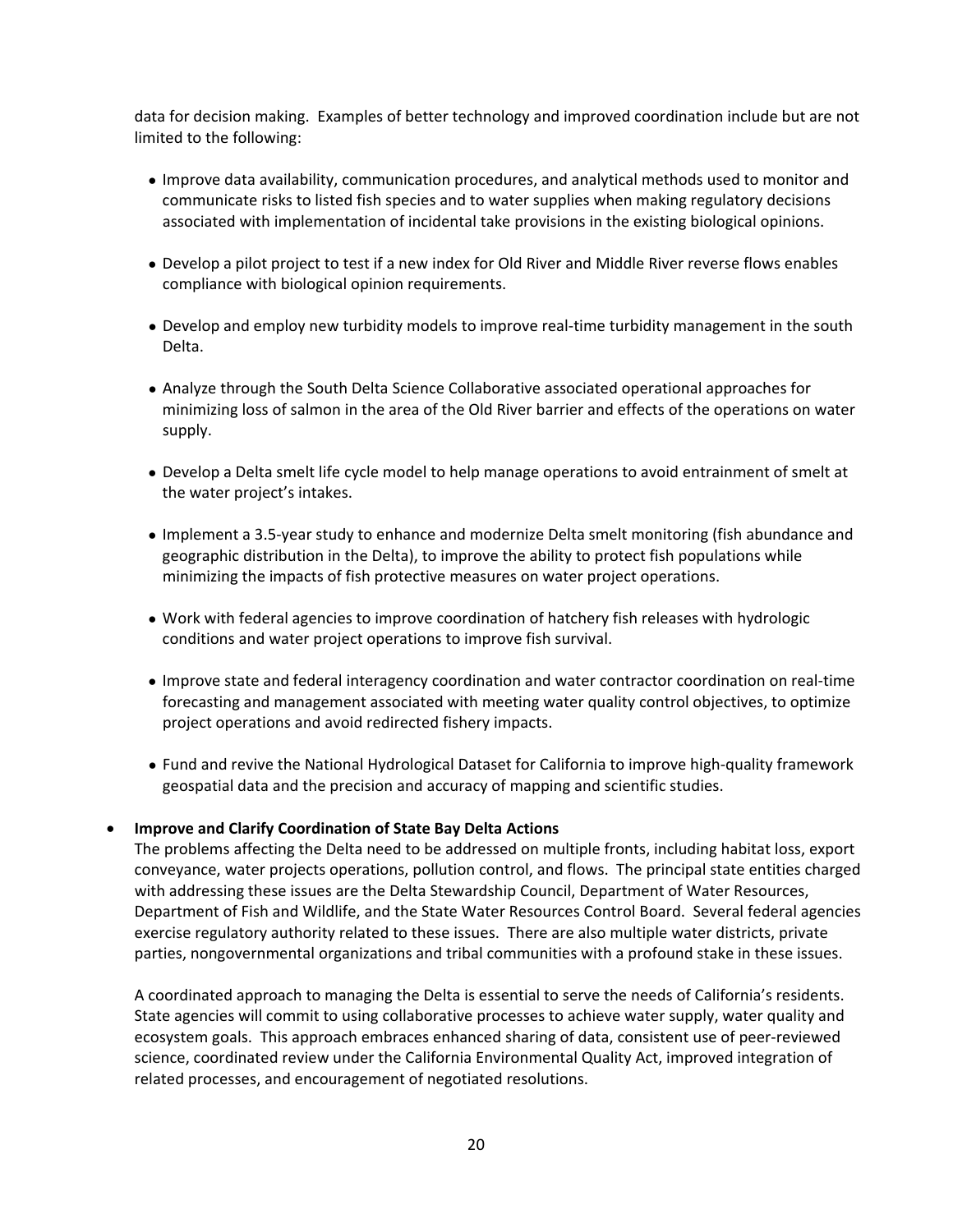- <span id="page-23-0"></span> The Delta Stewardship Council, Department of Water Resources, Department of Fish and Wildlife, and the State Water Resources Control Board will ensure all relevant information is shared and will assist each other, as appropriate, to complete respective efforts to improve Delta conditions.
- State entities will encourage negotiated agreements among interested parties to implement flow and non‐flow actions to meet regulatory standards and support all beneficial uses of water. State staff will participate in these processes to the maximum extent possible when requested.
- The Delta Stewardship Council's Implementation Committee, which includes leaders from all the affected state entities, will meet regularly to review progress in coordination.
- The administration will direct relevant agencies and departments to work with the Delta Science Program, the Interagency Ecological Program, and others conducting science in the Delta to implement the Delta Science Plan, committing resources and funding for shared science to achieve integrated, collaborative and transparent science to enhance water and natural resource policy and management decisions.

# **10. IDENTIFY SUSTAINABLE AND INTEGRATED FINANCING OPPORTUNITIES**

California has a long history of making sound financial investments in water resources. However, our current investments are not keeping pace with the need. Our infrastructure is aging, levees are in need of repair, communities are without safe water, and our environment, farms and economy are suffering from unreliable and degraded water supplies. The effects of climate change will only accelerate the challenges facing our water resources and infrastructure. This plan includes actions that will require multiple funding sources. We have access to a variety of funding sources including federal grants and loans, general obligation bonds, revenue bonds, rate payer dollars, local initiatives, user fees, beneficiary fees, local and statewide taxes, private investment, public‐ private partnerships, and more. A better understanding of the variety and types of funds and financing available for water investment will help us to make the best, most efficient and sustainable uses of the funding available.

# **Remove Barriers to Local and Regional Funding for Water Projects**

The administration will work to clarify the 1996 Right to Vote on Taxes Act's (Proposition 218) applicability to water related fees and taxes, including sponsoring legislation if necessary.

# **Develop Water Financing Strategy**

The administration will develop a water financing strategy that leverages various sources of water‐related project funding and proposes options for eliminating funding barriers, including barriers to co‐funding multi-benefit projects. The strategy will identify all potential funding sources for water-related projects including cap and trade auction revenue under AB 32, energy efficiency funds, user and beneficiary fees, polluter fees, local measures, and other sources and will establish principles to guide the use of these funding sources. The strategy will consider measures for energy efficiency and renewable energy to achieve greenhouse gas reductions that would be a co-benefit of water infrastructure investments.

#### **Analyze User and Polluter Fees**

The administration will direct agencies to identify areas where user and/or polluter fees may be appropriate. The agencies will assess the following: areas where users may not be fully funding the costs or impacts associated with their use, instances where polluters are not able to diminish their pollution